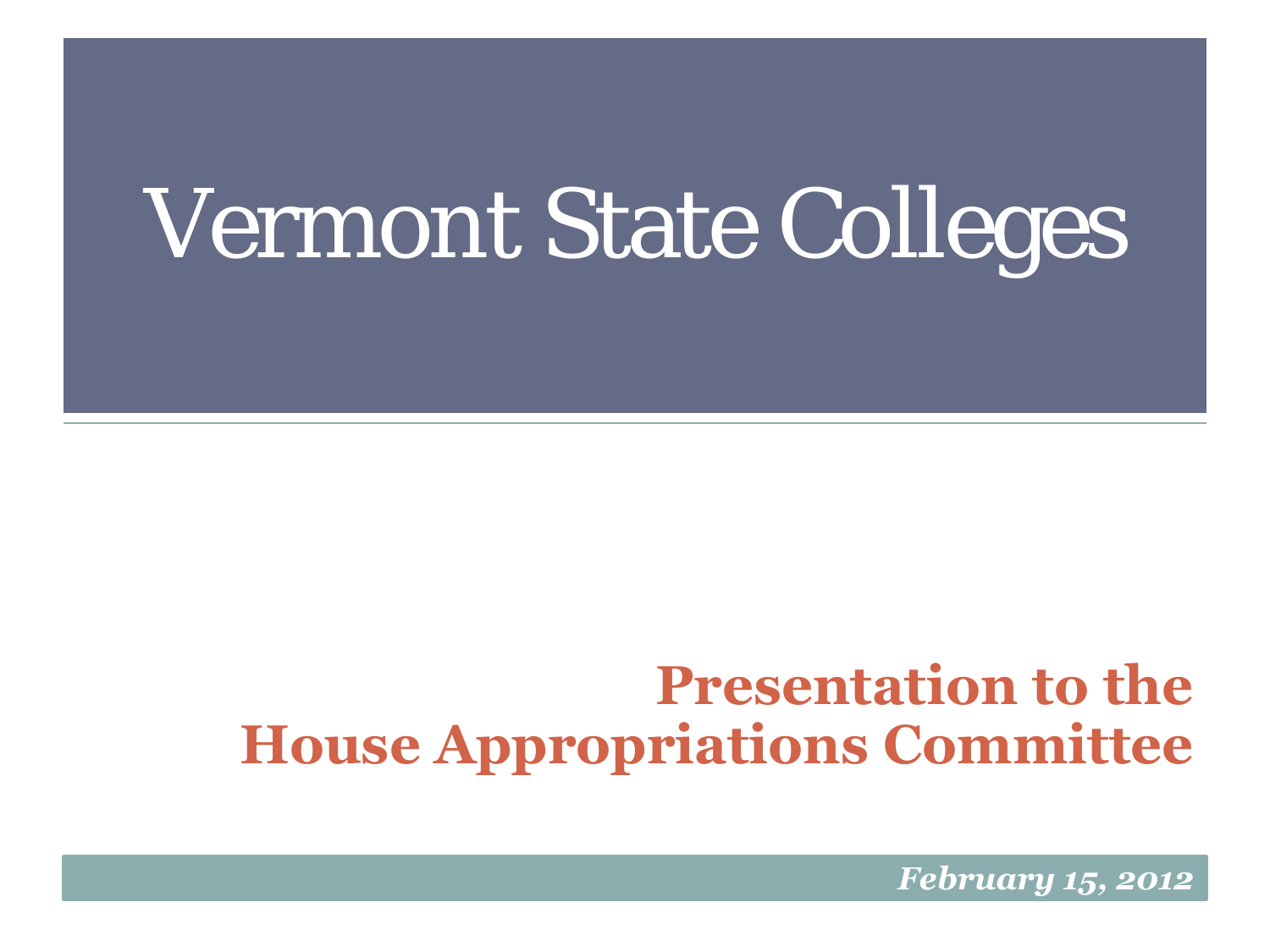### VSC Mission

# *For the benefit of Vermont,*  the Vermont State Colleges provide affordable, high quality, student-centered and accessible education, fully integrating professional, liberal, and career study.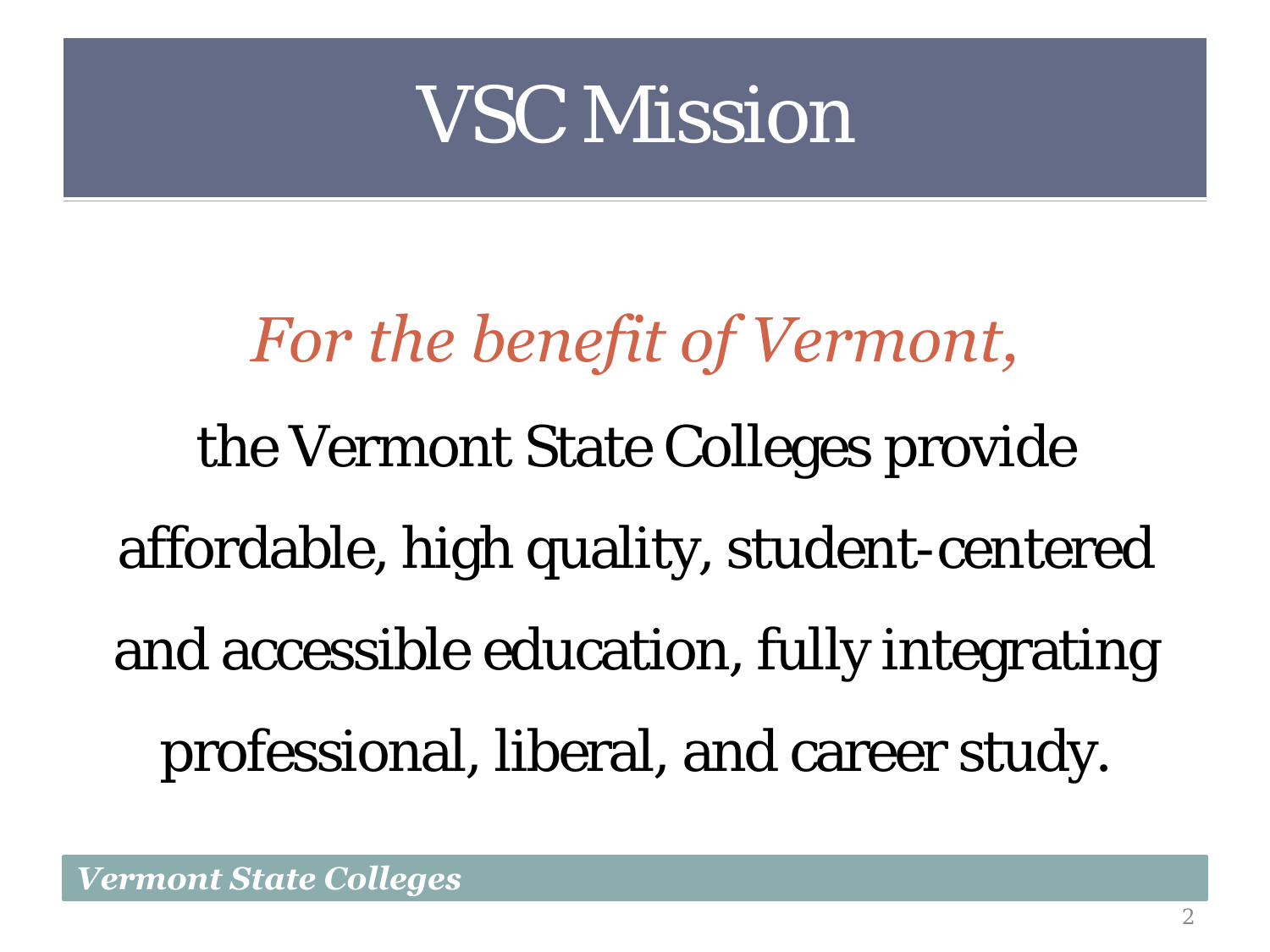#### Statewide Access to VSC Colleges, Programs and Services

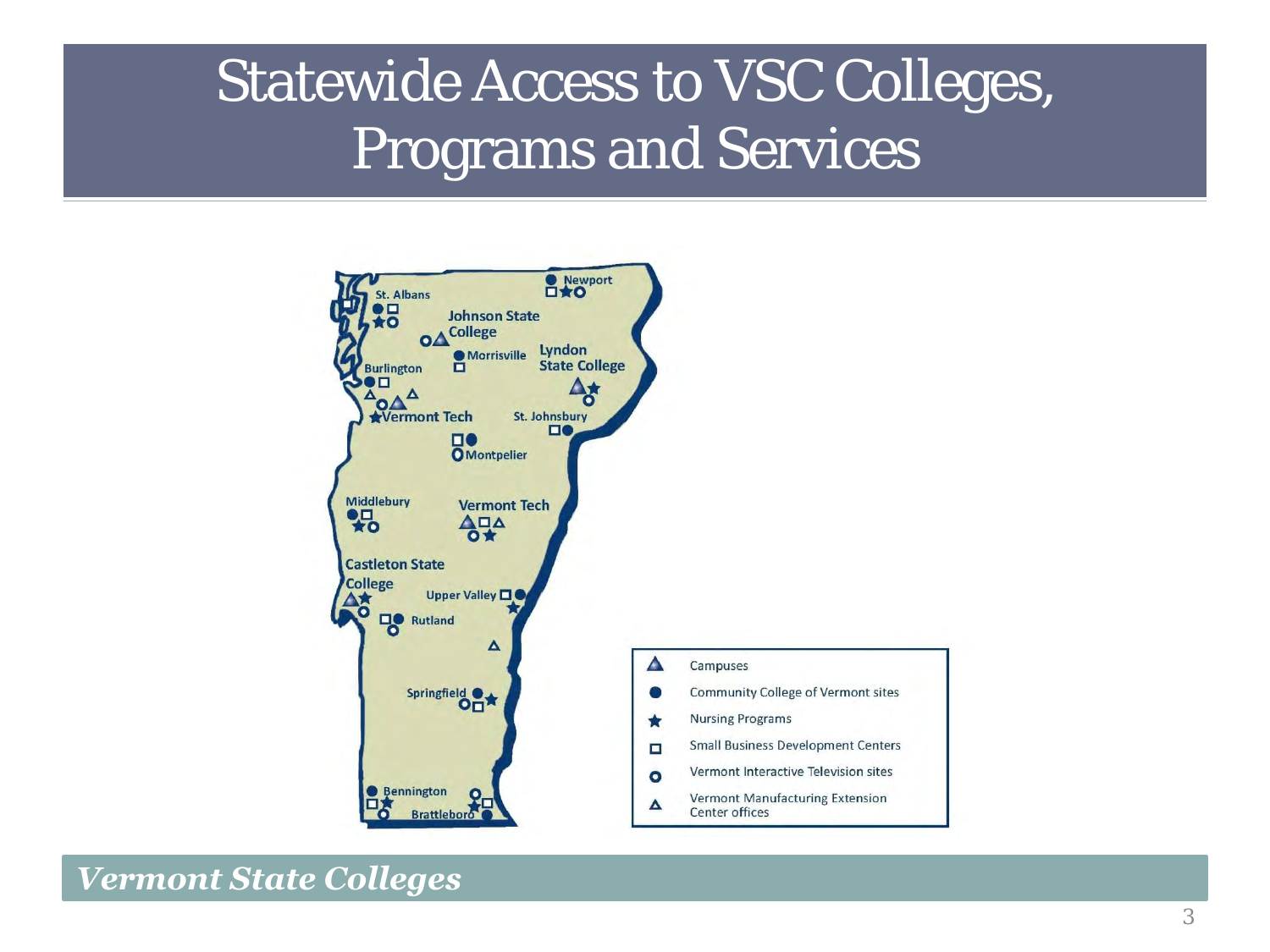## History of the VSC

- o Five unique institutions, founded over the course of 200 years.
	- Oldest: Castleton, founded 1787
	- Newest: Community College of Vermont, founded 1970
- o Castleton, Johnson, Lyndon and Vermont Tech all started as Normal Schools, under the direction of the State Board of Education.
- o The Community College of Vermont, an institution that delivers its education across Vermont, through twelve regional academic centers and the use of technology, was founded by executive order of Governor Deane Davis.
- o 1961: Vermont Legislature creates a public corporation known as the Vermont State Colleges
- o 1977: The VSC Board of Trustees pushes a more closely aligned system for the public colleges. The Board took responsibility for financial, academic and personnel activities of the system through the Chancellor's Office. That now includes information technology and data services as well.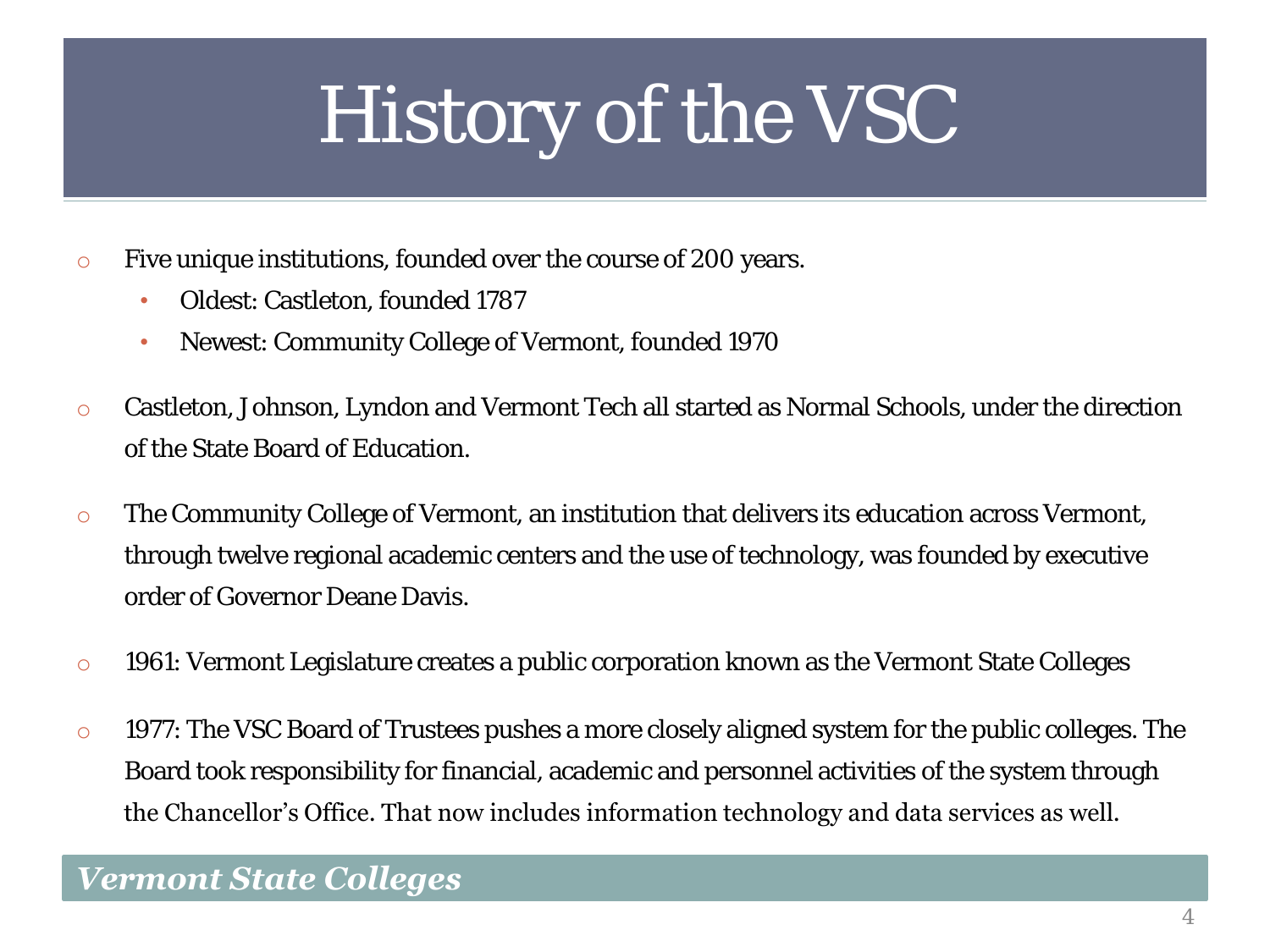### Castleton State College

- o Bachelor's and Master's programs in Education and Education Leadership
- o Enrolling the largest and best prepared freshman class in CSC history
- o Recent development of new athletic facilities: returning football to a Vermont public college and saving a community hockey arena
- o Unique programs: Nursing, Criminal Justice, Business, Psychology



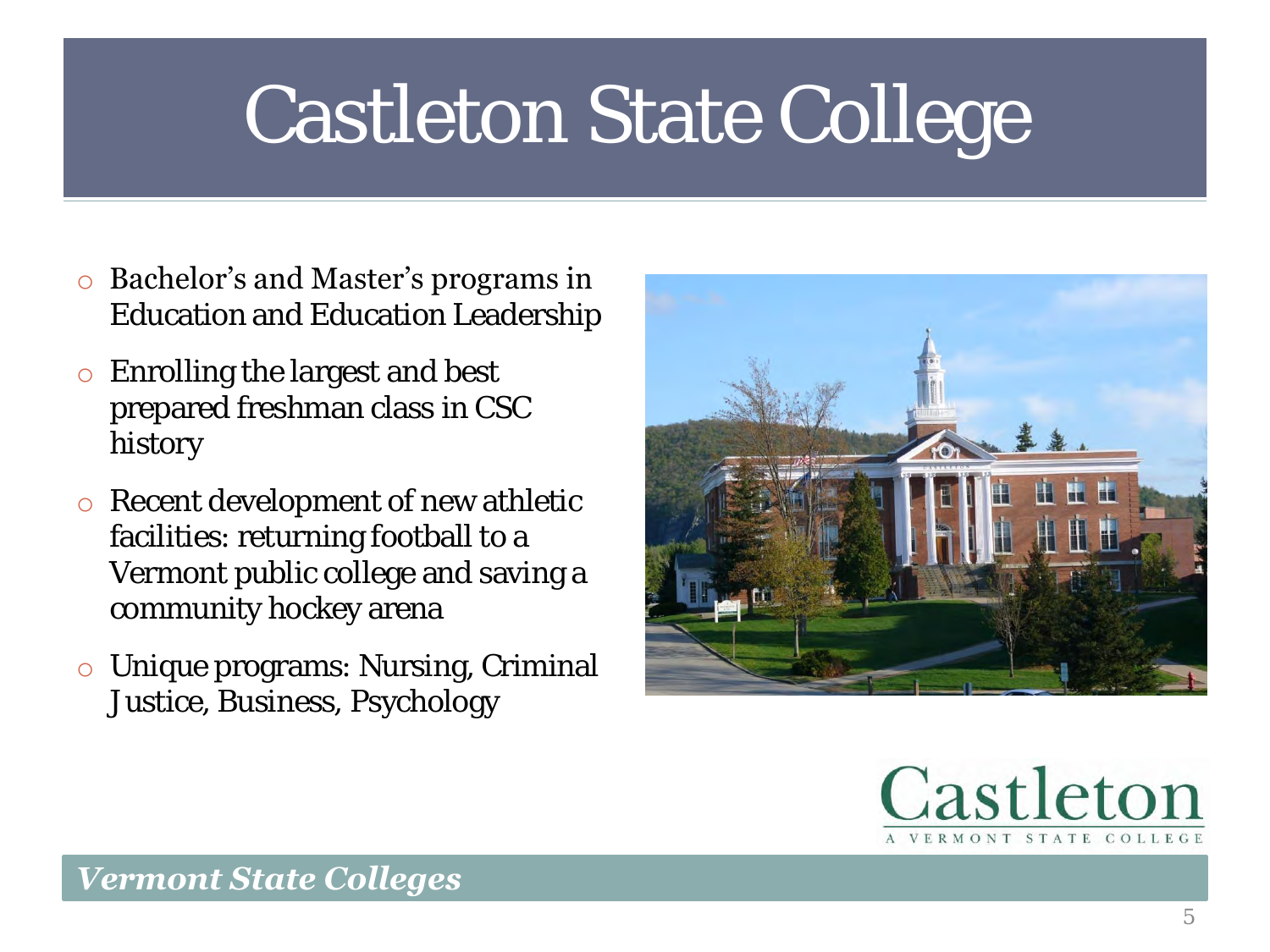### Johnson State College

- o Nationally recognized for facultymentored student research
- o Comprehensive "First-Year Experience" program fosters early and ongoing student success
- o Statewide bachelor's degreecompletion program serving 500+ students in partnership with CCV
- o Unique programs: BS in Wellness & Alternative Medicine; BA in Communications & Community Media *(new)*; BS in Hospitality & Tourism; BFA in Writing; AA in Technical Theatre; BA in Musical Theatre; MA in Counseling



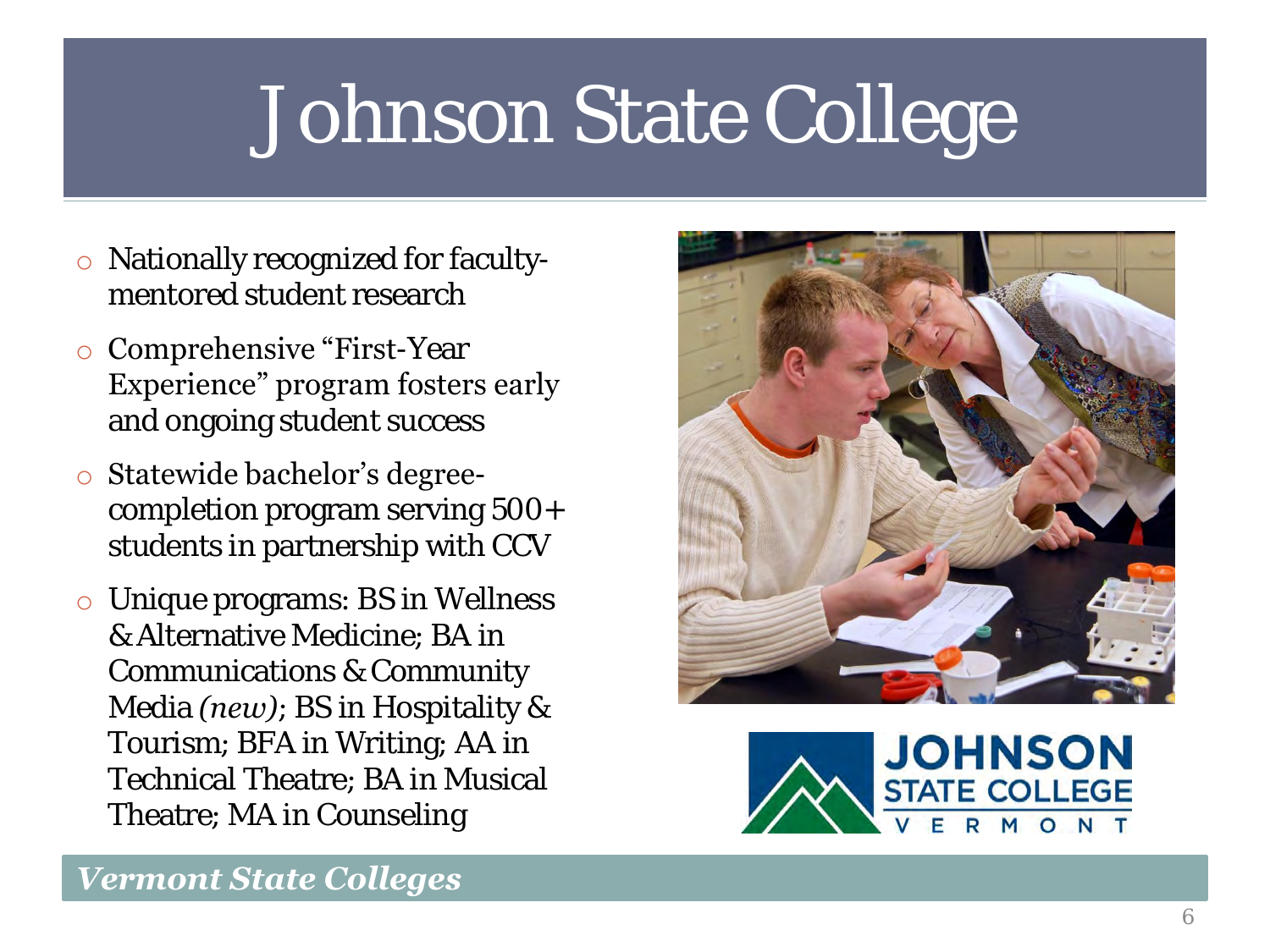## Lyndon State College

- o ACCESS: giving every student a chance to go to college
- o OPPORTUNITY: to work with faculty and staff to earn a 4-year degree and broaden one's intellect and turn passions into professions
- o EXCELLENCE: outstanding faculty, nationally recognized programs emphasizing experiential learning
- o UNIQUE PROGRAMS: Atmospheric Sciences, Electronic Journalism Arts, Mountain Recreation Management, Music Business & Industry, Visual Communications



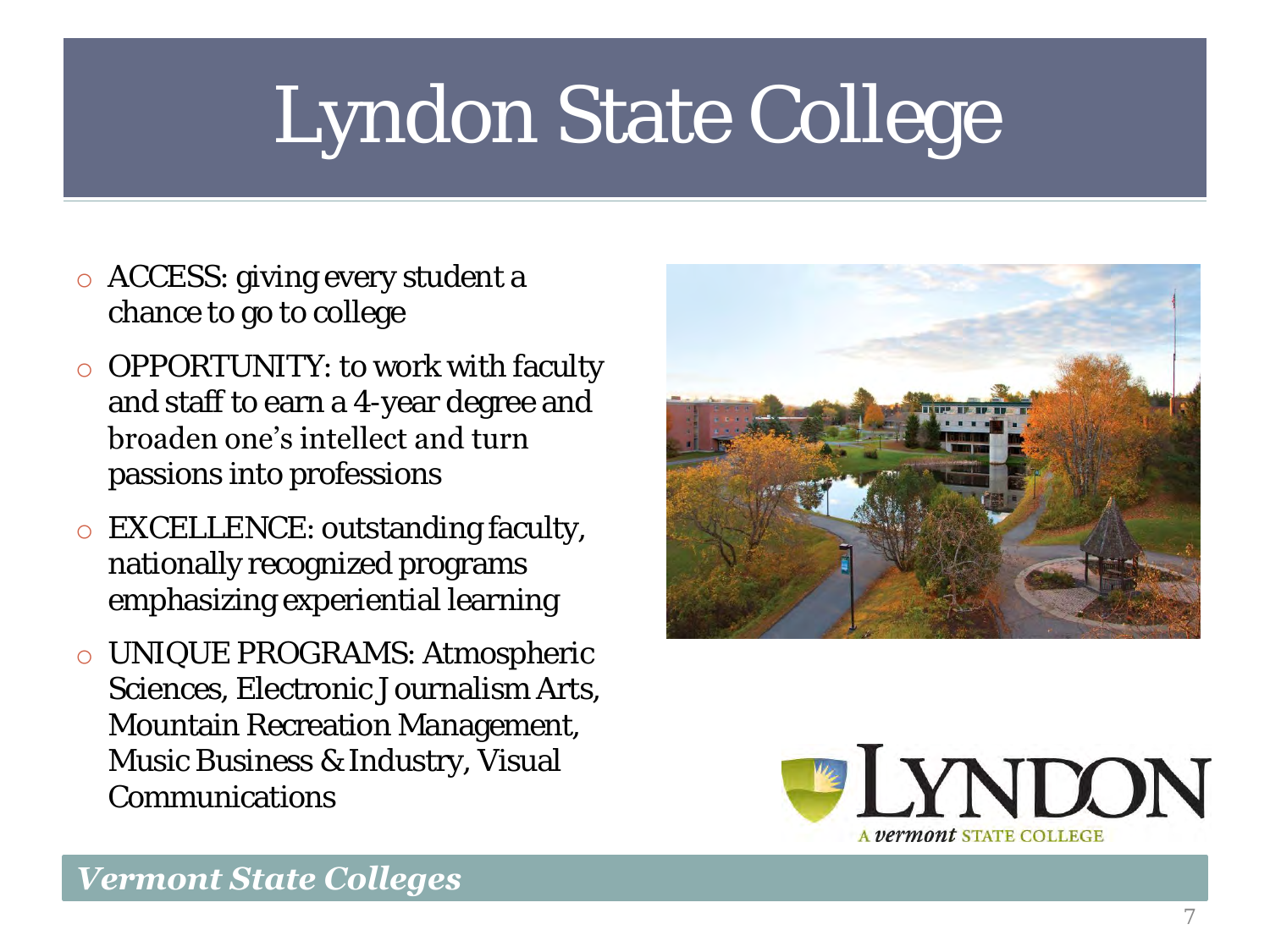## Vermont Technical College

- o More than 25 Bachelor's and Associate's degree options in today's most sought-after fields.
- o A consistent 97% job placement rate
- o Ranked among the Top 25 Baccalaureate Colleges in the North and Top 10 Public Baccalaureate Colleges in the North (2011) by *US News and World Report*
- o Unique programs: Allied Health including Nursing, Dental Hygiene & Respiratory Therapy, Computer & Engineering Technology, Agriculture, Fire Science, Professional Pilot Technology (Aviation), and Equine Studies



Vermont Tech's Randolph Center campus is surrounded by one of America's most beautiful working landscapes.

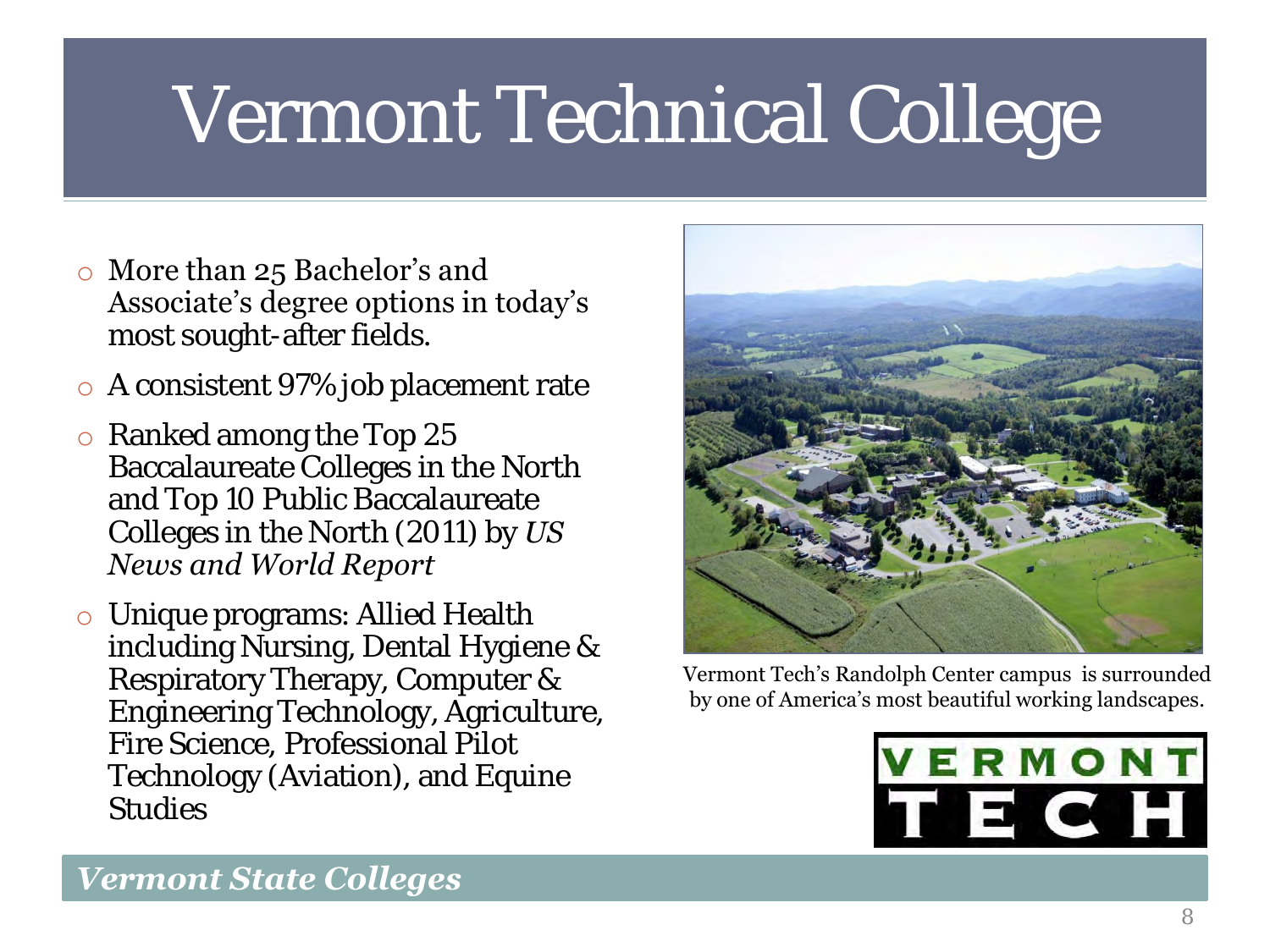## Community College of Vermont

- Serving over 12,000 Vermonters annually, at 12 locations statewide and online
- Serving over 600 veterans and military-connected students annually
- Highly transferable credits with guaranteed admission at many colleges and universities
- Offering 28 degree and certificate programs, workforce education with state and national credentialing options, and broad continuing education opportunities
- Enrolling 1,100 high school students in free *Introduction to College Studies* classes
- Providing exceptional value through accessible and affordable high-quality education



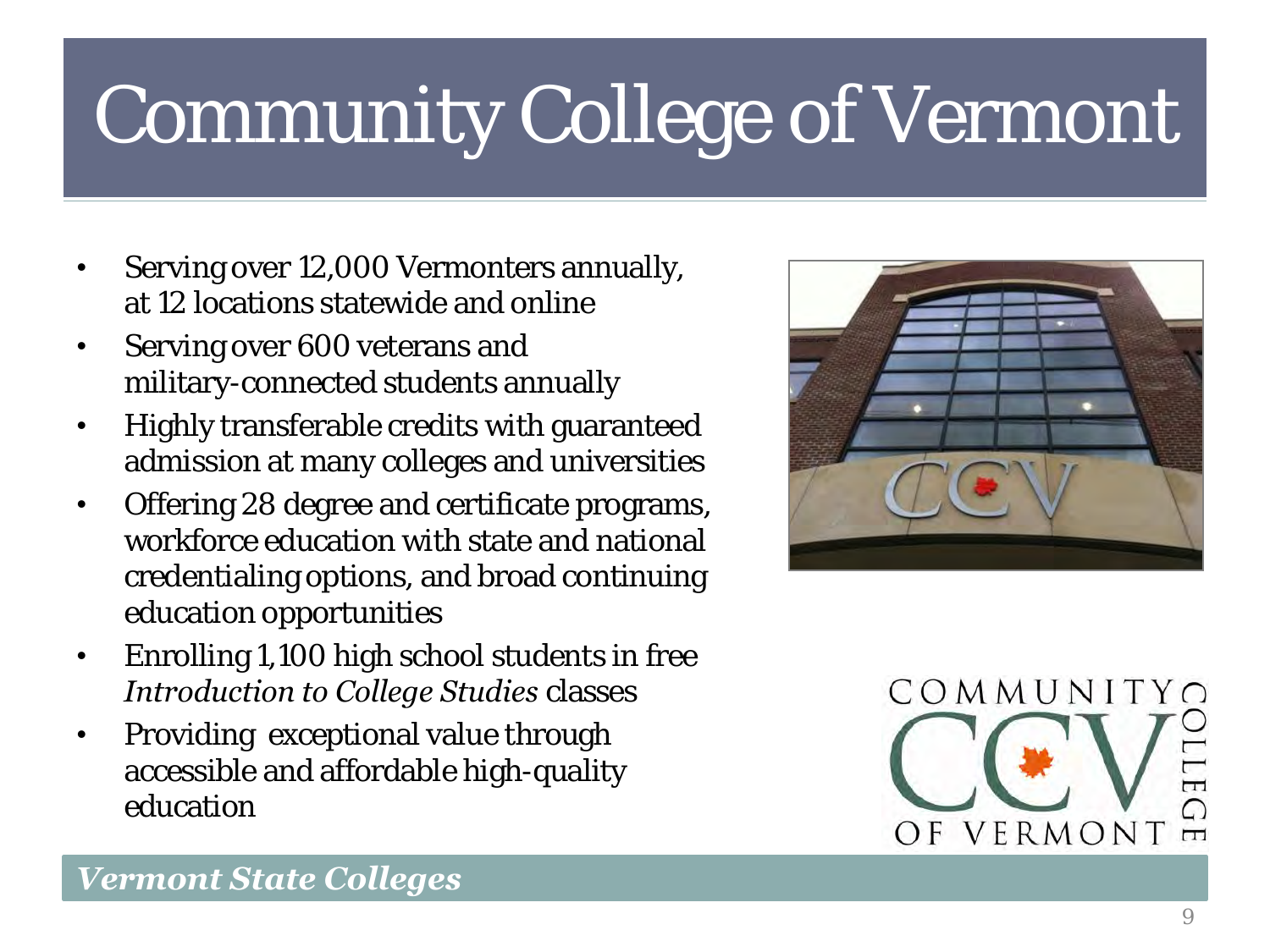### Organization

| o Instructional Staff: |                                            |               |  |  |  |
|------------------------|--------------------------------------------|---------------|--|--|--|
|                        | Part Time:                                 | 1,063         |  |  |  |
|                        | • Academic Support & Administrative Staff: | 946           |  |  |  |
|                        | Part Time:                                 | 173           |  |  |  |
|                        | o Total Employees:                         | 2,292         |  |  |  |
|                        | • Office of the Chancellor:                | 30            |  |  |  |
|                        | o VSC Total Wages and Benefits:            | \$115,000,000 |  |  |  |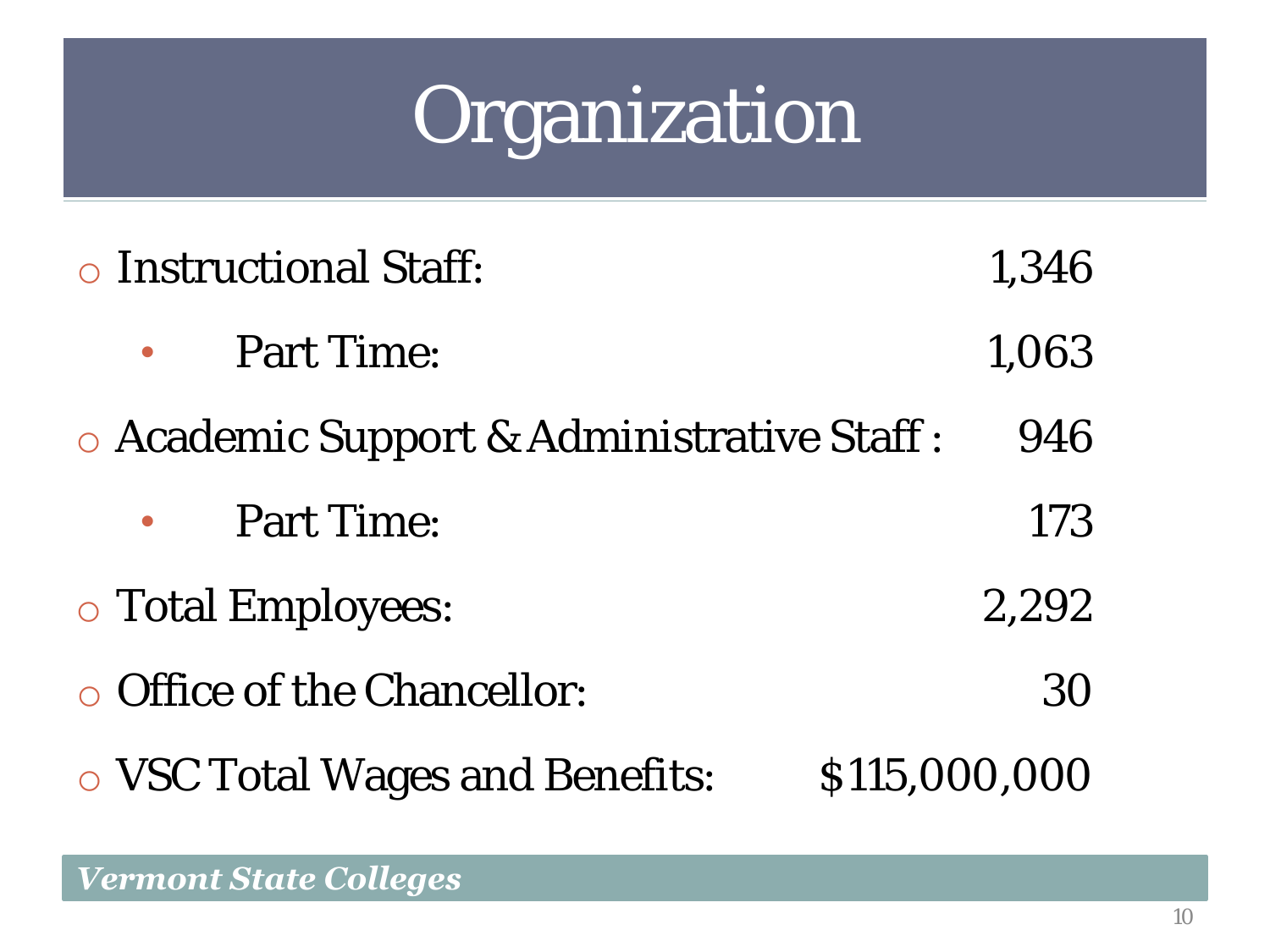### Student Profile

- o 83% Vermonters
- o 63% of freshmen who stayed in Vermont for college chose to attend the VSC
- o 57% of VSC undergraduates are the first in their families to attend college
- o 39% are nontraditional students, over age 25
- o 84% of VSC graduates stay in Vermont
- o Job Placement Rate: 91%-98% by college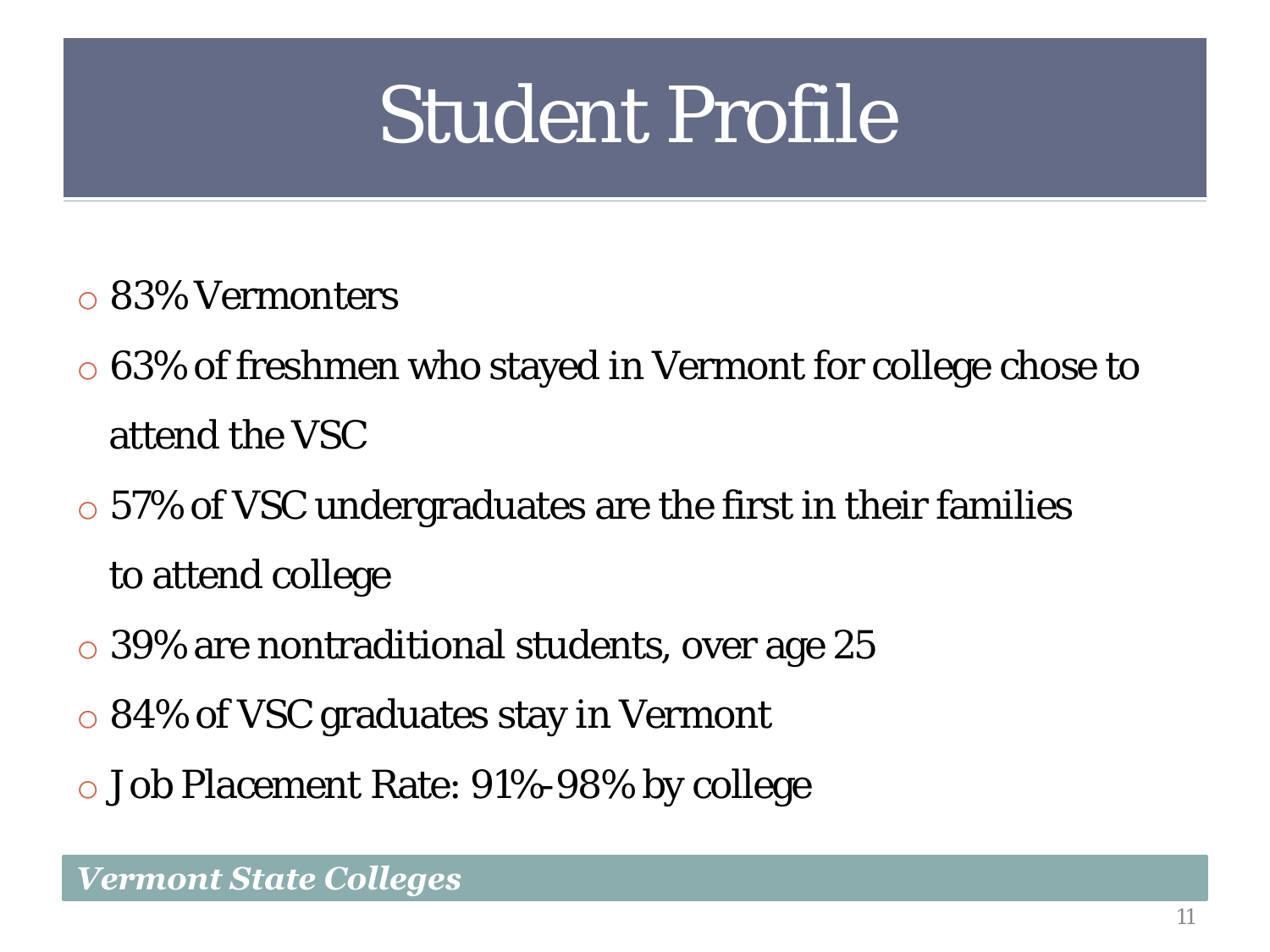## Enrollment by FTE

|                            | <b>CSC</b> | <b>JSC</b> | <b>LSC</b> | <b>VTC</b> | <b>CCV</b> | <b>Total</b><br><b>VSC</b> |
|----------------------------|------------|------------|------------|------------|------------|----------------------------|
| 2001                       | 1,506      | 1,291      | 1,125      | 1,043      | 2,390      | 7,268                      |
| 2005                       | 2,003      | 1,464      | 1,238      | 1,172      | 2,965      | 8,797                      |
| 2010                       | 2,058      | 1,543      | 1,303      | 1,455      | 3,810      | 10,126                     |
| 2011                       | 2,014      | 1,493      | 1,320      | 1,405      | 3,685      | 9,868                      |
| $\Lambda$<br>1 Year        | $-2.1%$    | $-3.2\%$   | 1.3%       | $-3.4\%$   | $-3.3%$    | $-2.5%$                    |
| $\Lambda$<br><b>Decade</b> | 34%        | 16%        | 17%        | 35%        | 54%        | 36%                        |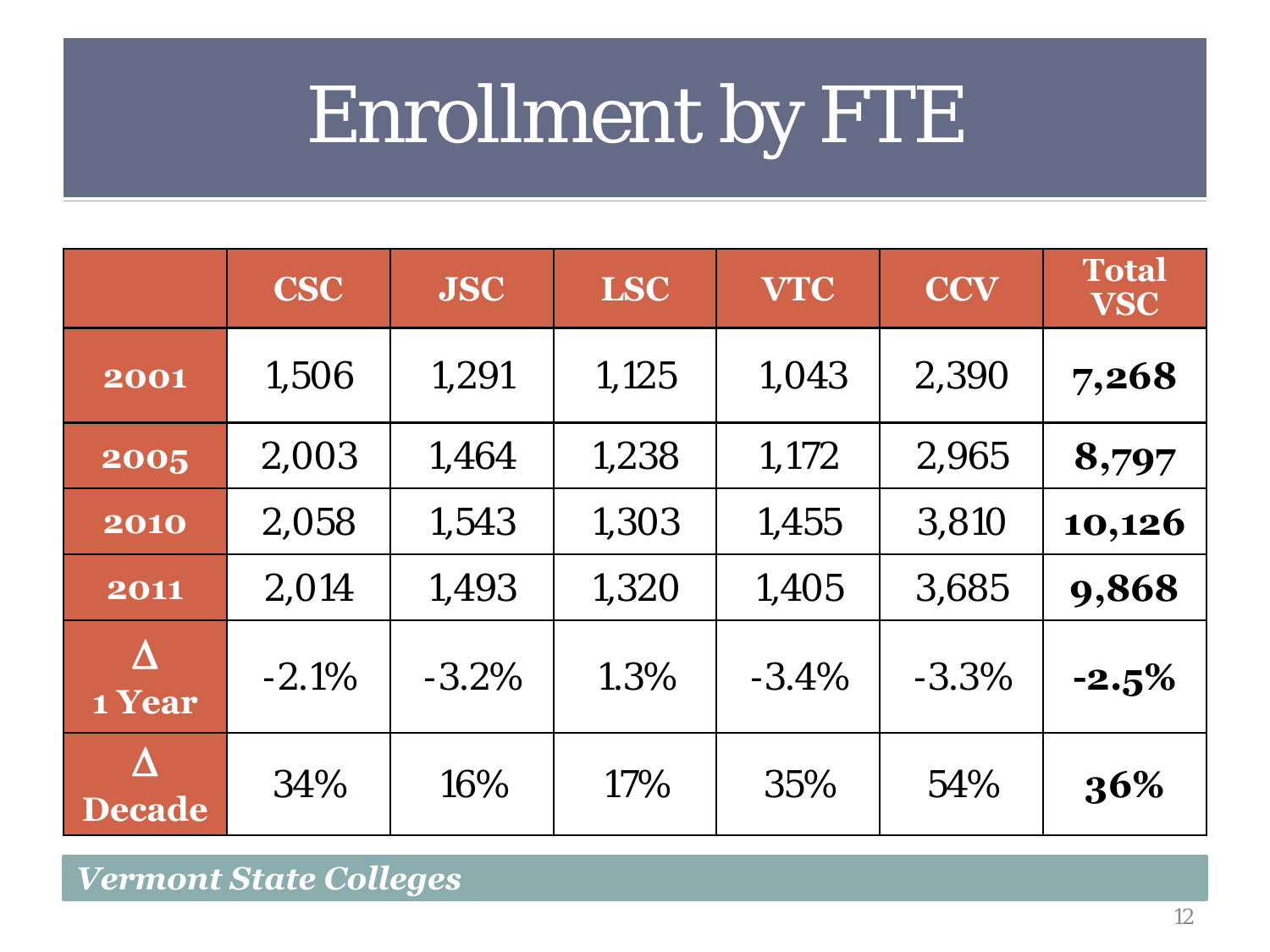### Enrollment by Headcount

|                                        | <b>CSC</b> | <b>JSC</b> | <b>LSC</b> | <b>VTC</b> | <b>CCV</b> | <b>Total</b><br><b>VSC</b> |
|----------------------------------------|------------|------------|------------|------------|------------|----------------------------|
| 2001                                   | 1,668      | 1,590      | 1,247      | 1,257      | 4,559      | 10,111                     |
| 2005                                   | 2,392      | 1,866      | 1,328      | 1,356      | 5,515      | 12,051                     |
| 2010                                   | 2,215      | 1,924      | 1,436      | 1,656      | 6,738      | 13,494                     |
| 2011                                   | 2,192      | 1,859      | 1,422      | 1,603      | 6,578      | 13,200                     |
| $\Delta$<br>1 Year                     | $-1.0\%$   | $-3.4\%$   | $-1.0\%$   | $-3.2\%$   | $-2.4\%$   | $-2.2\%$                   |
| $\boldsymbol{\Delta}$<br><b>Decade</b> | 32%        | 17%        | 14%        | 28%        | 44%        | 31%                        |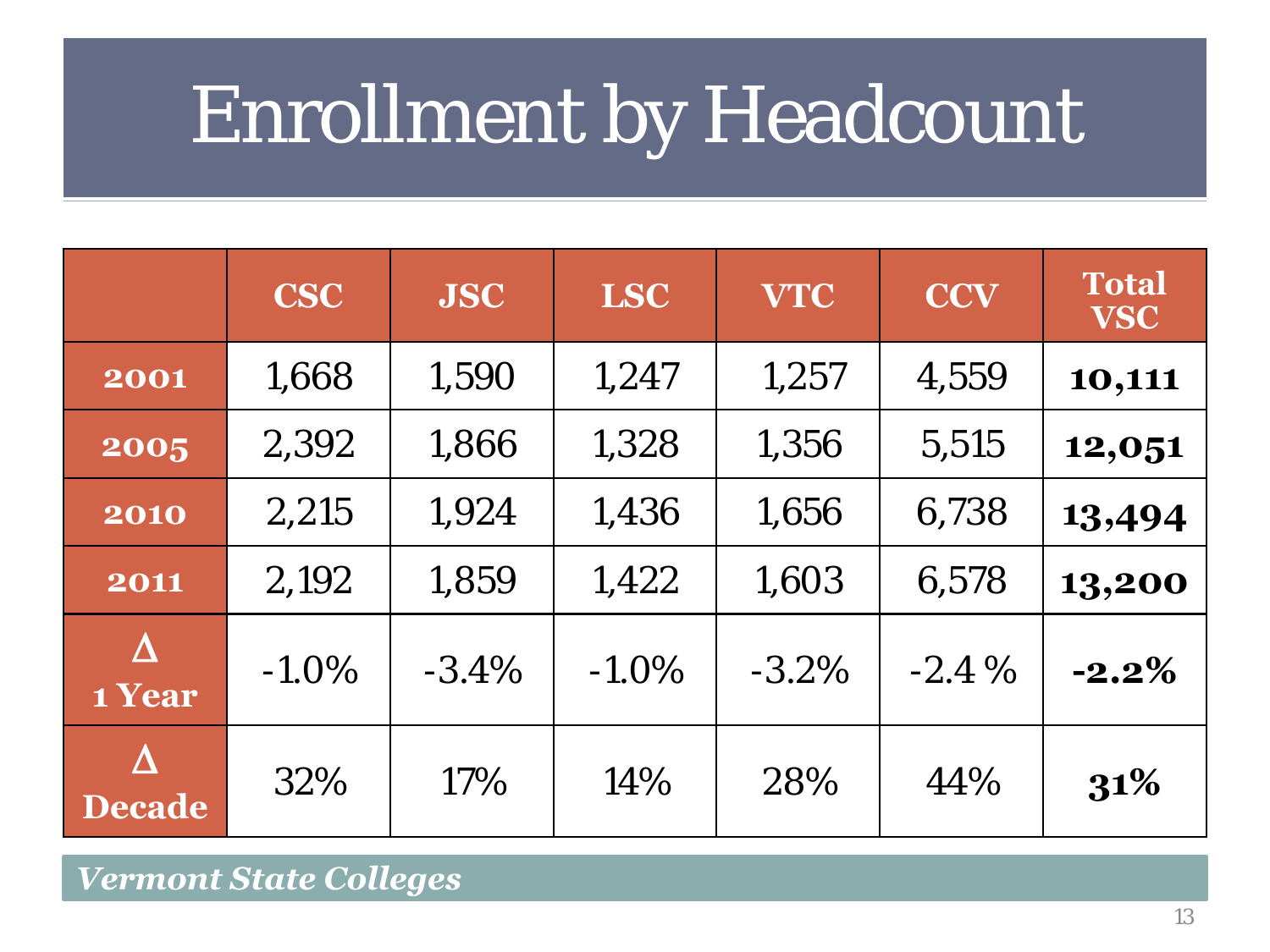### Enrollment by Residence



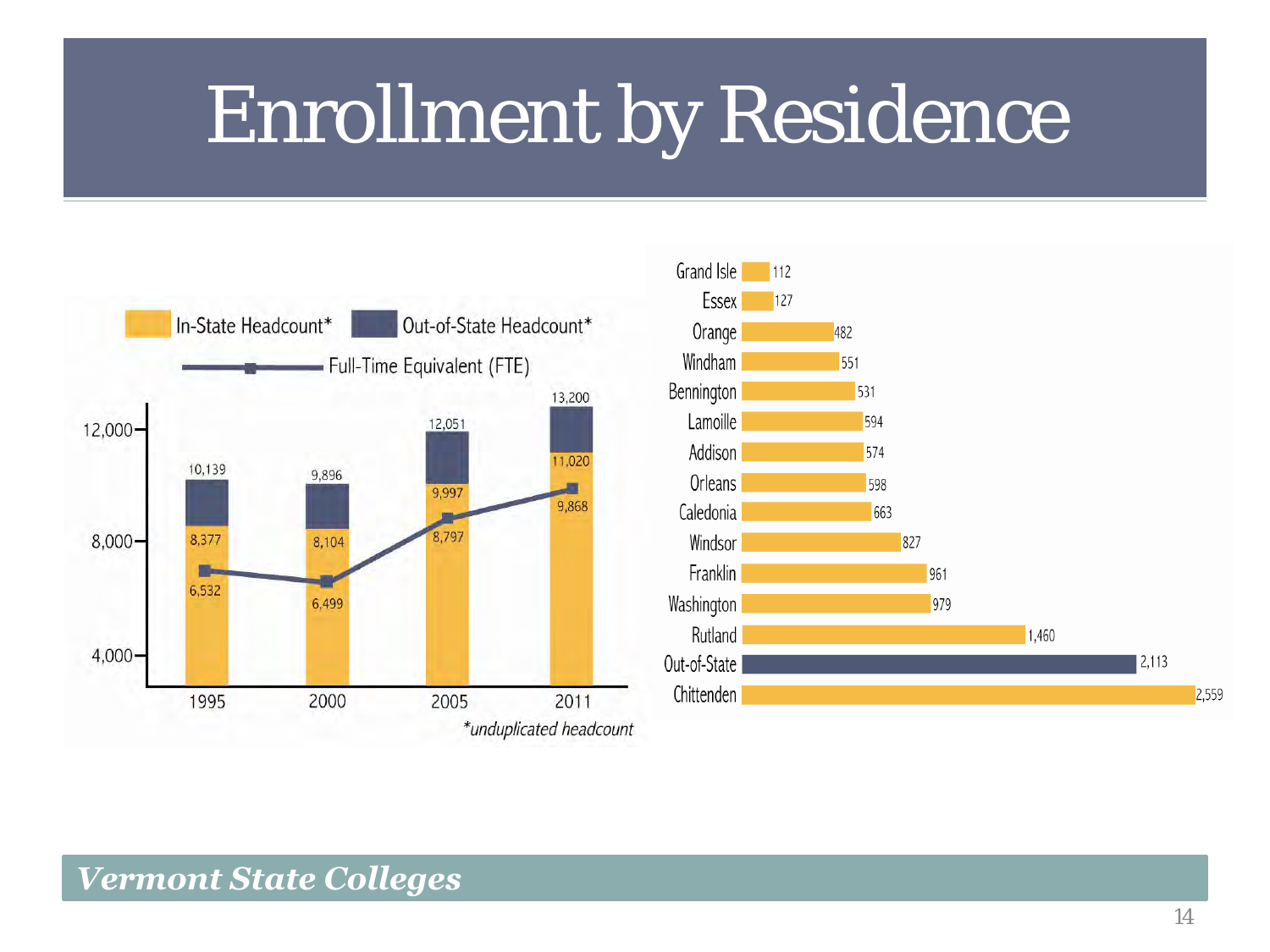## Degrees Awarded by Major

| Business, Management & Marketing                                    | 345 |  |
|---------------------------------------------------------------------|-----|--|
| <b>Health Professions</b>                                           | 344 |  |
| Liberal Arts & Humanities                                           | 325 |  |
| Education                                                           | 184 |  |
| Engineering Technologies                                            | 143 |  |
| <b>Public Administration, Social Services, Security Professions</b> | 134 |  |
| Visual & Performing Arts                                            | 129 |  |
| Agricultural, Construction, Mechanic, Telecommunications Tech.      | 113 |  |
| Psychology                                                          | 111 |  |
| Literature, Languages, Communications & Journalism                  | 80  |  |
| Family, Consumer, Leisure & Fitness Studies                         | 58  |  |
| Computer & Information Sciences & Technology                        | 56  |  |
| Natural Resources, Biological & Physical Sciences                   | 54  |  |
| Social Sciences & History                                           | 49  |  |
| Multi/Interdisciplinary Studies                                     | 18  |  |
| Mathematics & Statistics                                            | 18  |  |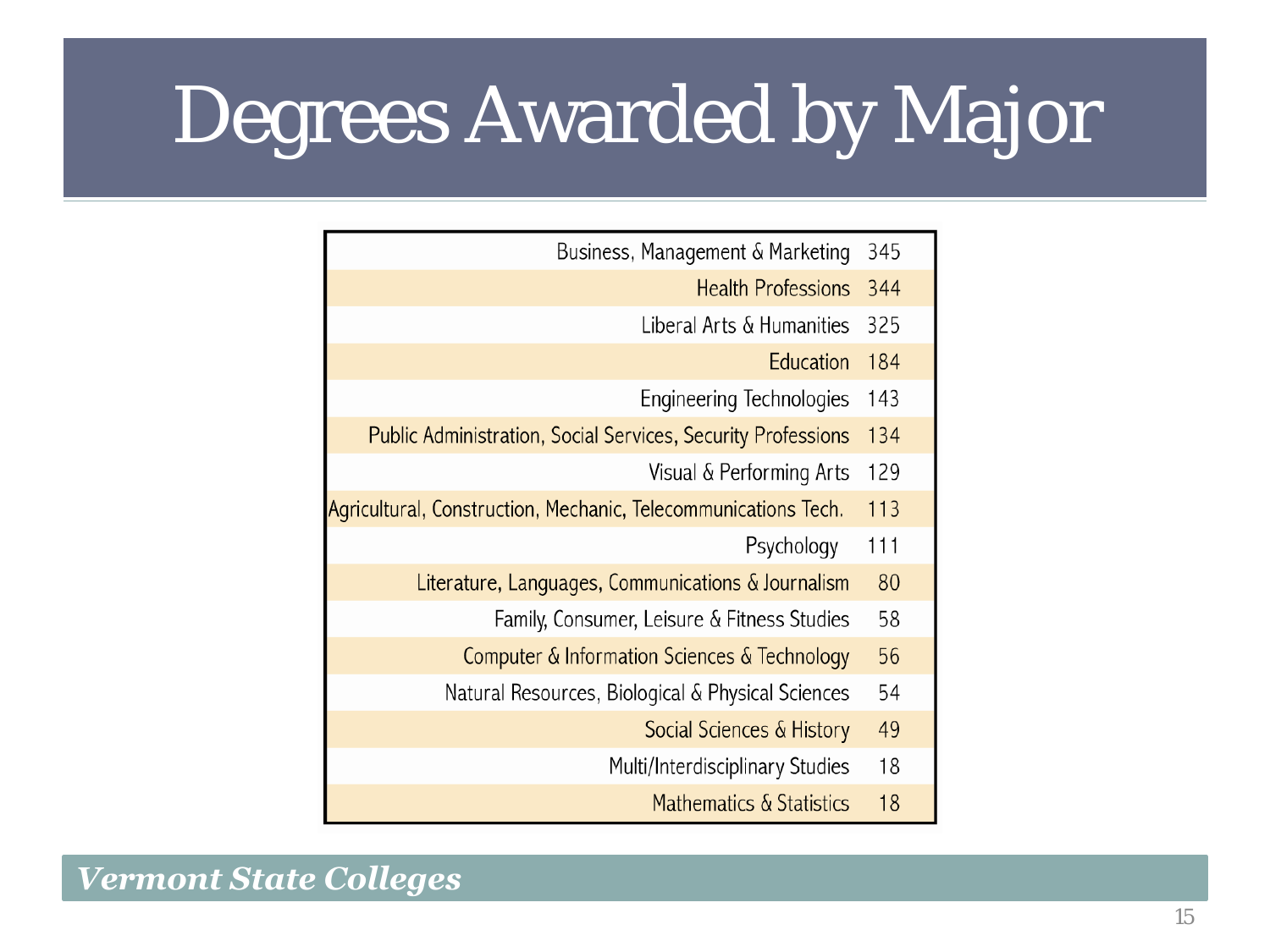#### Degrees/Certificates Awarded Annually

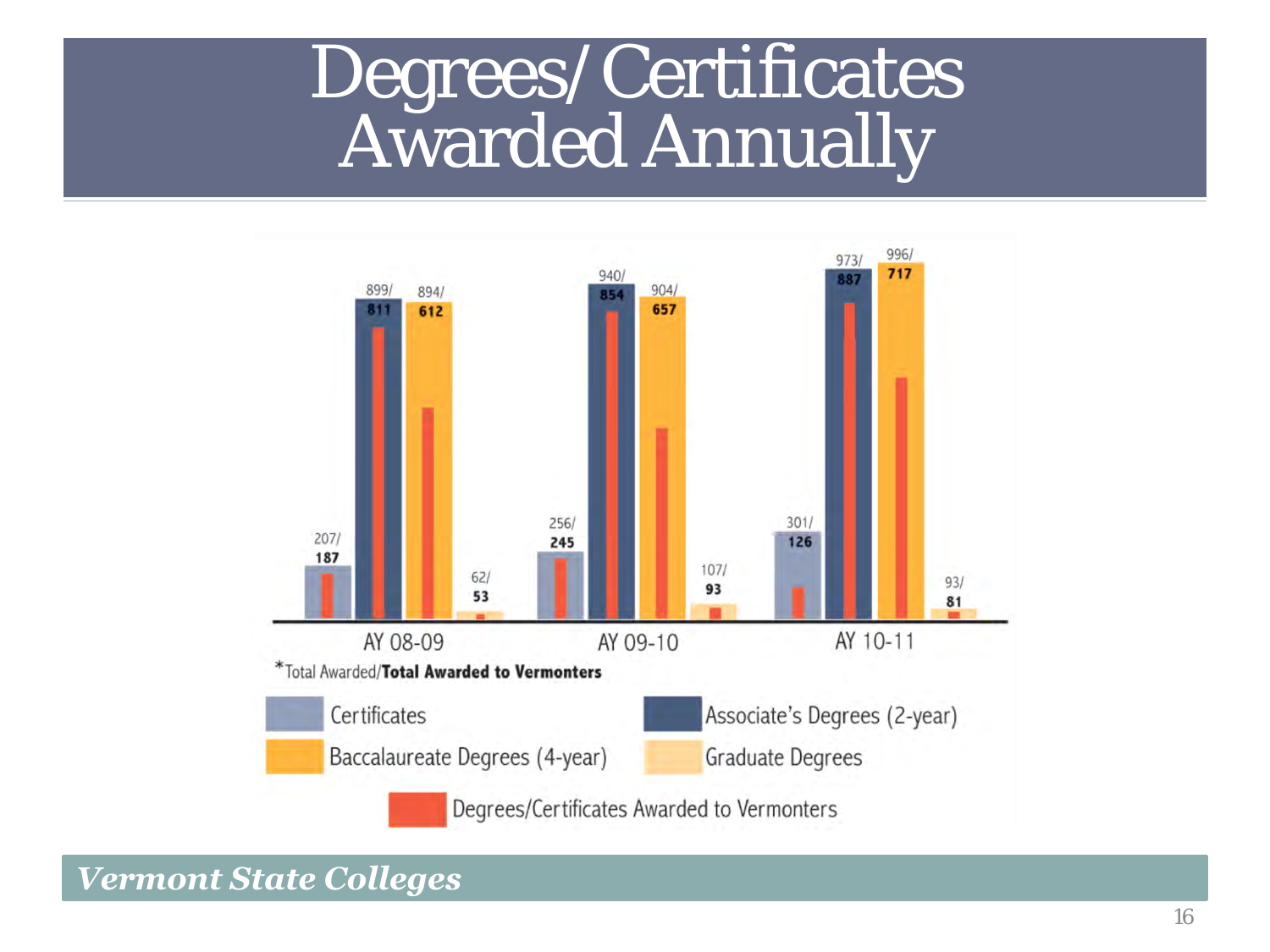#### 2011-12 Tuition & Fees

#### **11-12 Tuition and All-Student Fees for Vermont Residents\***

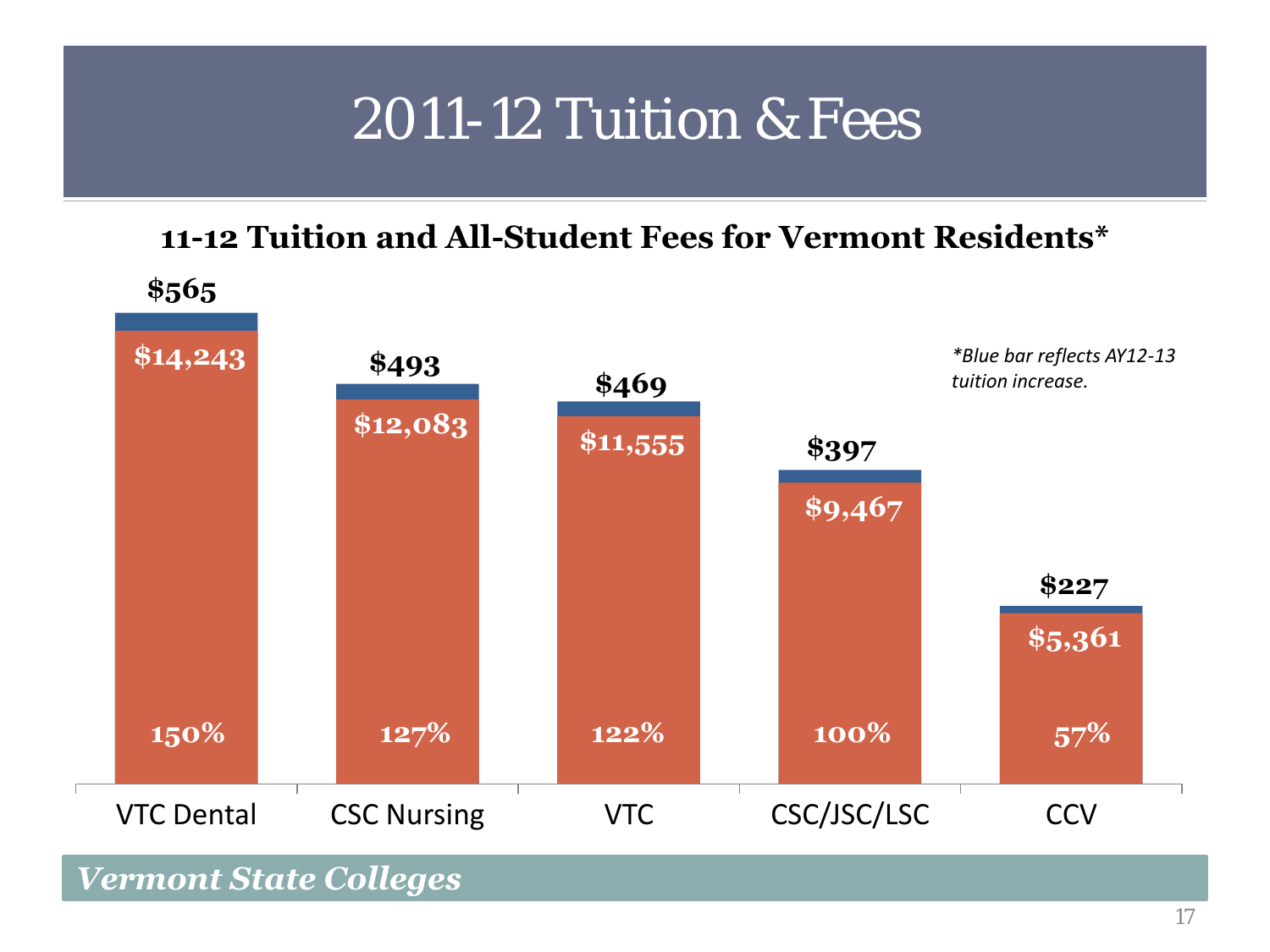#### Revenue: Tuition & Fees vs. State Operating Appropriation

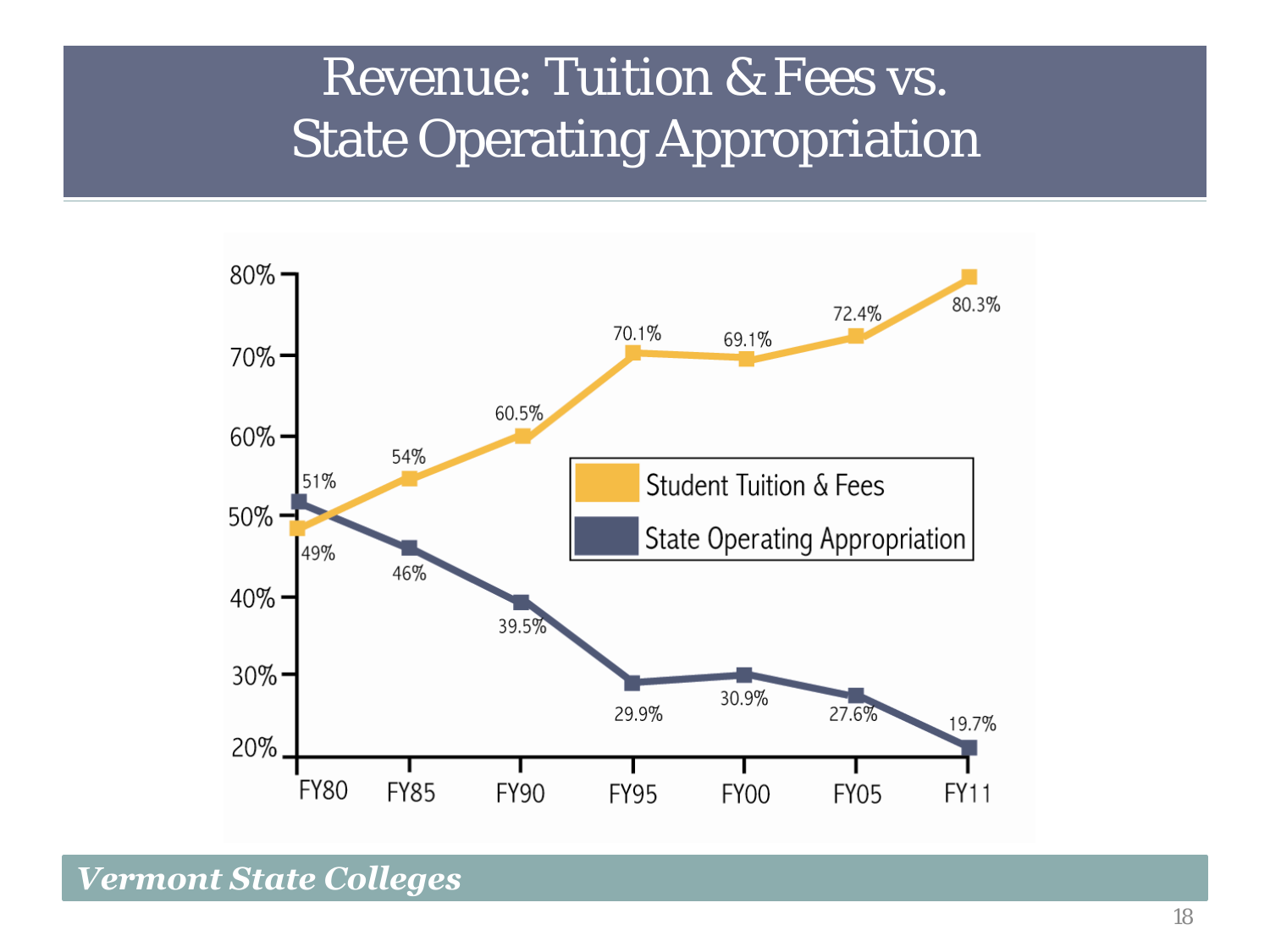### The 60% Solution

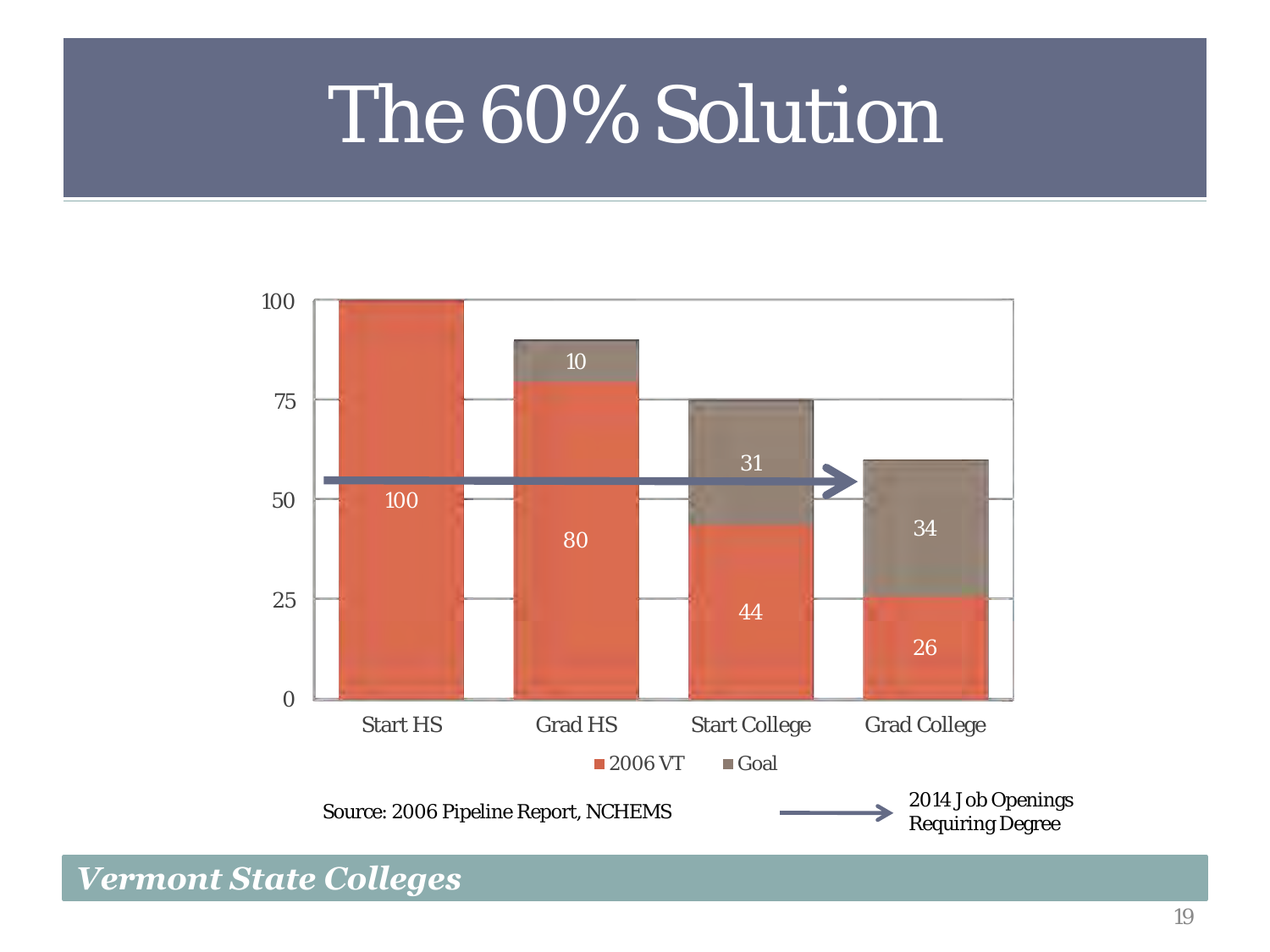## VT Student Aspiration

#### **Grade in which Post-High School Plans Were Made**

| <b>Grade in which plans</b><br>were made | <b>Non-continuers</b> | <b>Continuers</b> |  |
|------------------------------------------|-----------------------|-------------------|--|
| 6 <sup>th</sup> grade or earlier*        | 7%                    | 69%               |  |
| 7 <sup>th</sup> grade                    | 2%                    | $+9/$             |  |
| 8 <sup>th</sup> grade                    | 3%                    | 3%                |  |
| 9th grade                                | 10%                   | 7%                |  |
| 10 <sup>th</sup> grade                   | 11%                   | 5%                |  |
| 11 <sup>th</sup> grade                   | 19%                   | 8%                |  |
| 12 <sup>th</sup> grade                   | 48%                   | 7%                |  |

\*For continuers, also includes "I have always known I would continue my education after high school."

Source: VSAC Vermont Senior Survey, Class of 2008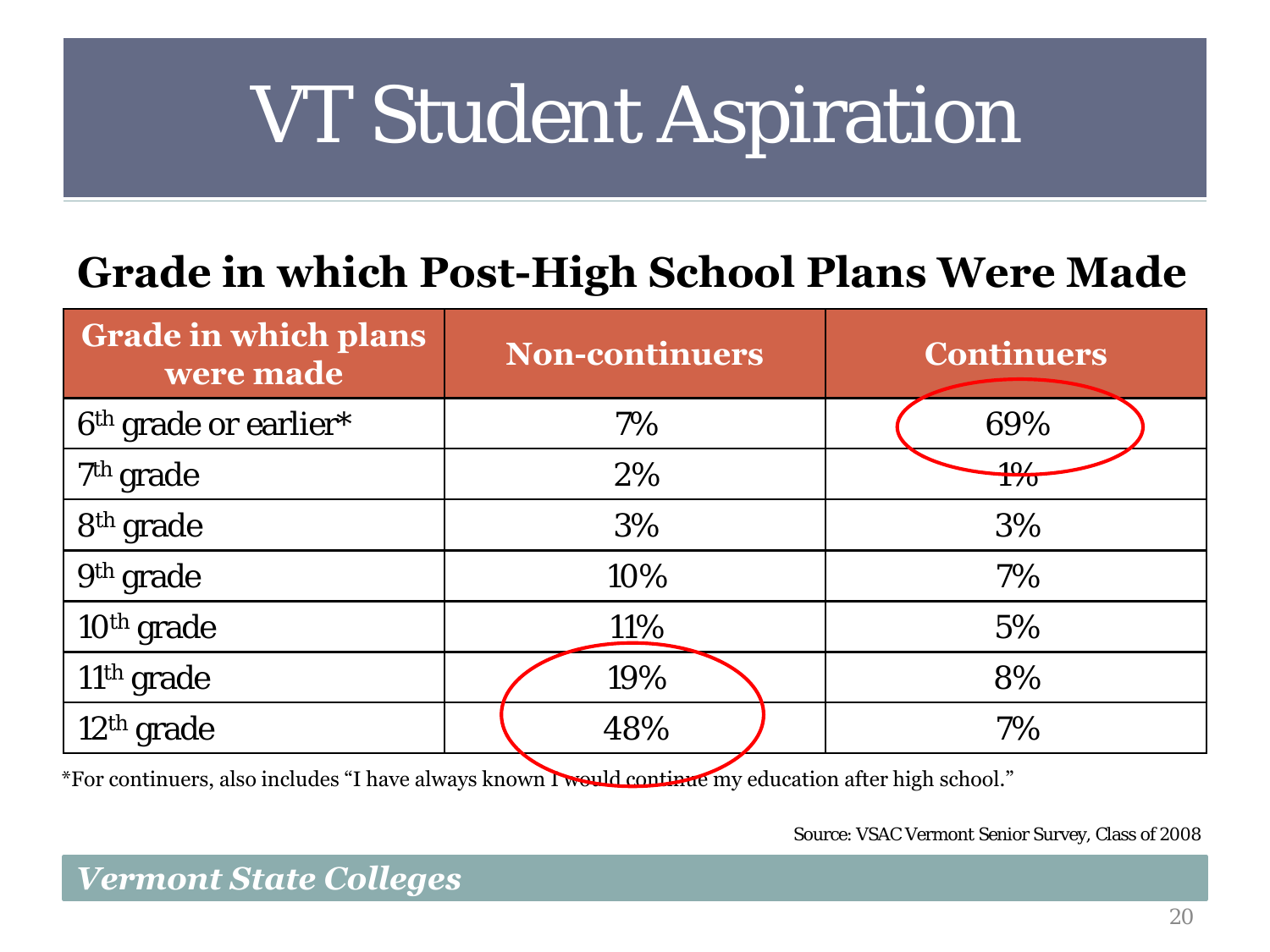#### VT Students' Choice of Postsecondary Institution

#### Changes in Plans to Attend Vermont Postsecondary Institutions



#### *Source: VSAC Vermont Senior Survey, Class of 2008*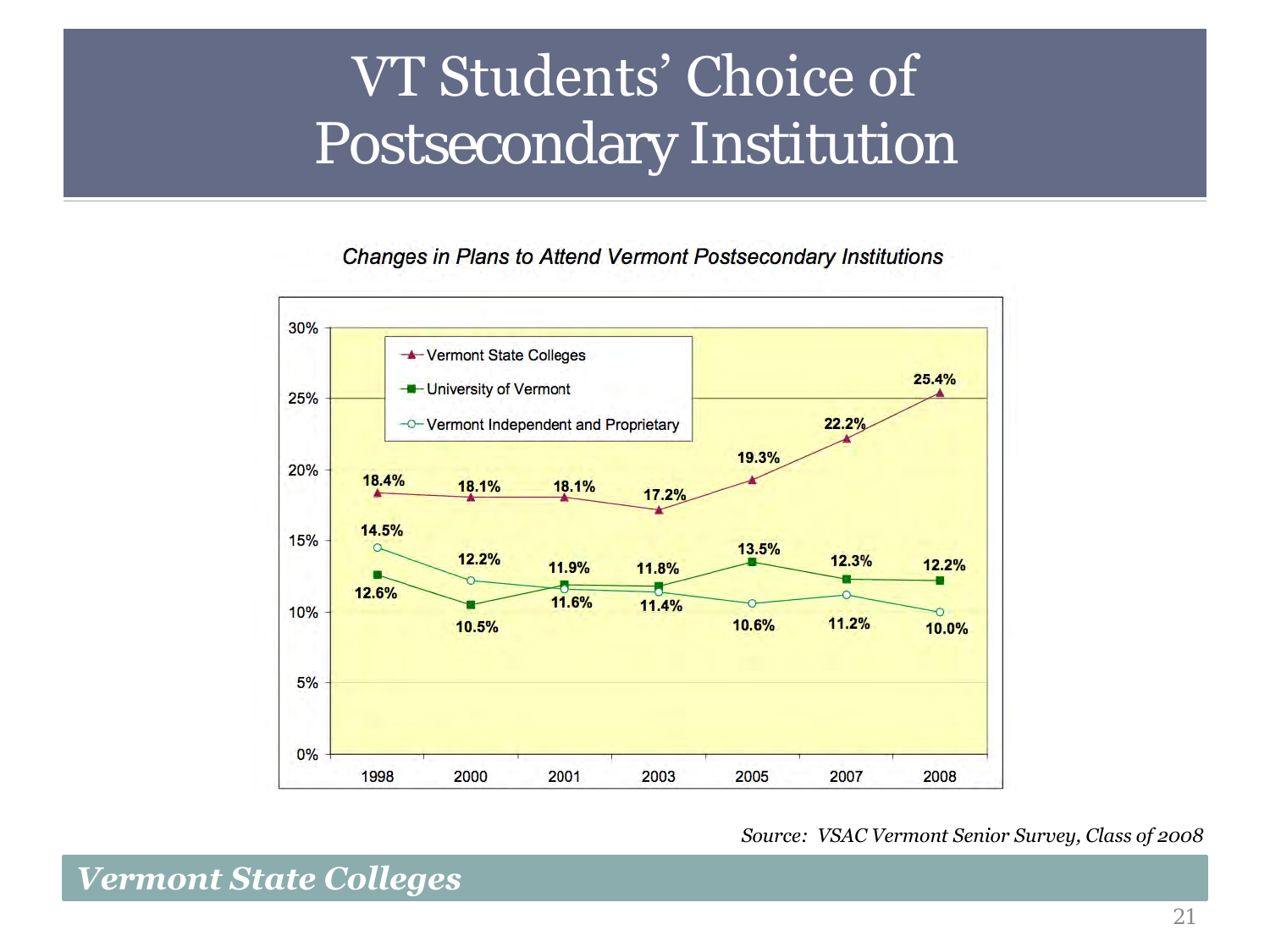### VSC Recent Appropriations

| <b>General Fund</b>  | <b>FY2010</b>   | <b>FY2011</b> | <b>FY2012</b> | <b>FY2013</b><br>Gov. Rec. |
|----------------------|-----------------|---------------|---------------|----------------------------|
| One-Time             | \$1,695,206     | \$1,722,837   | O             | $O^*$                      |
| <b>Base</b>          | \$23,155,213    | \$23,107,247  | \$23,107,247  | \$23,107,247               |
| Total                | \$24,850,419    | \$24,830,084  | \$23,107,247  | \$23,107,247               |
| <b>Allied Health</b> | <b>FY2010</b>   | <b>FY2011</b> | <b>FY2012</b> | <b>FY2013</b><br>Gov. Rec. |
| One-Time             | \$27,631        | $\bigcirc$    | O             | $\bigcirc$                 |
| <b>General Fund</b>  | \$663,130       | \$711,096     | \$711,096     | \$711,096                  |
| Global<br>Commitment | \$405,407       | \$405,407     | \$405,407     | \$405,407                  |
|                      | \$<br>1,096,168 | \$1,116,503   | \$1,116,503   | \$1,116,503                |

\*see page 25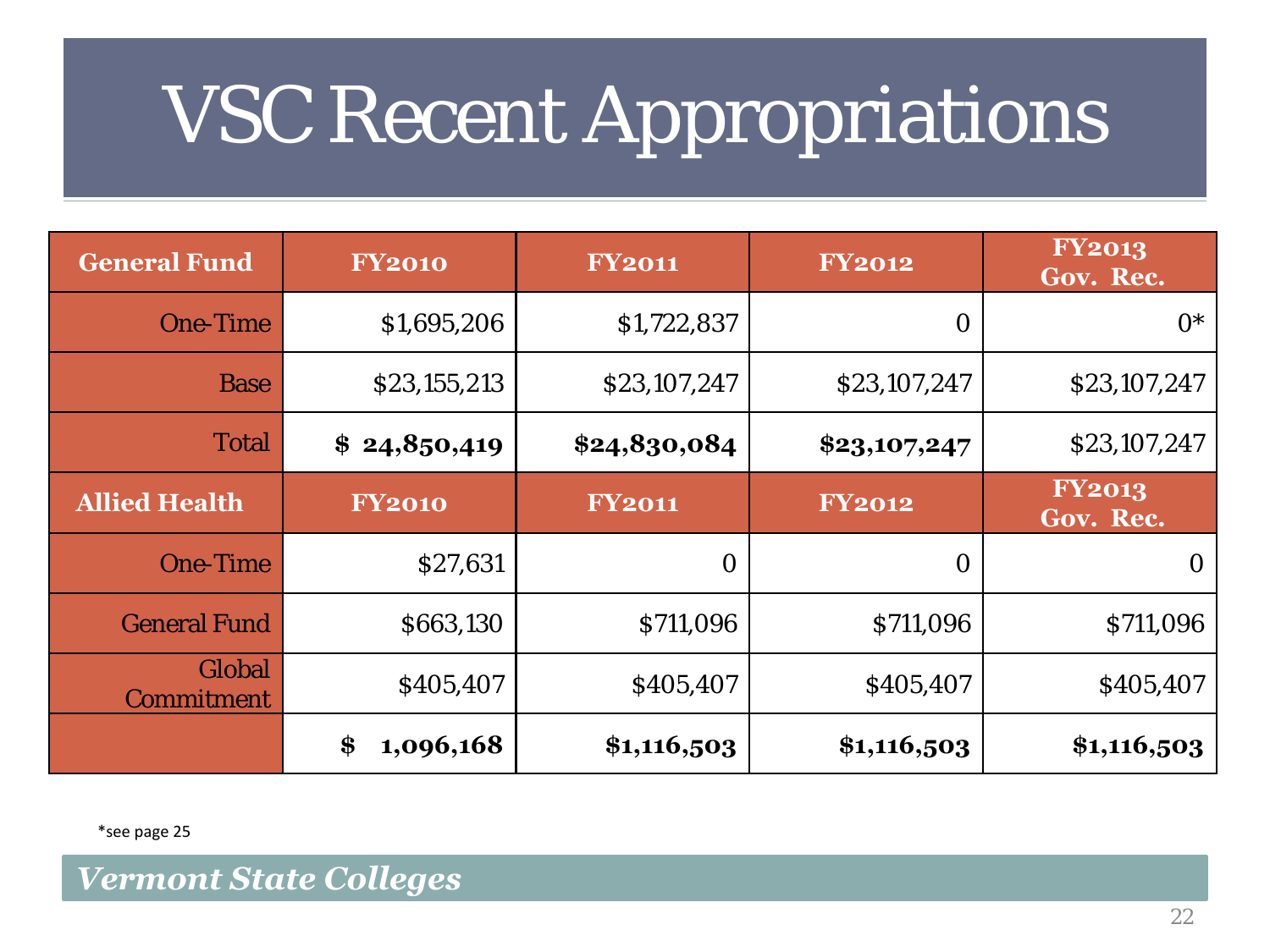## VSC Targeted Appropriations

| <b>Next</b><br><b>Generation</b>          | <b>FY2008</b> | <b>FY2009</b> | <b>FY2010</b> | <b>FY2011</b> | <b>FY2012</b> | <b>FY2013</b><br>Gov. Rec. |
|-------------------------------------------|---------------|---------------|---------------|---------------|---------------|----------------------------|
| Scholarships<br><b>VSC Portion</b>        | \$1,000,000   | \$950,000     | \$500,000     | \$500,000     | \$500,000     | \$500,000                  |
| Dual<br>Enrollment-<br>VSC<br>distributes | \$300,000     | \$285,000     | \$285,000     | \$400,000     | \$400,000     | \$400,000                  |
|                                           |               |               |               |               |               |                            |
| <b>VMEC</b><br>(out of VSC base)          | <b>FY2008</b> | <b>FY2009</b> | <b>FY2010</b> | <b>FY2011</b> | <b>FY2012</b> | <b>FY2013</b><br>Gov. Rec. |
| One Time                                  | $\bigcirc$    | \$29,032      | \$29,032      | $\bigcirc$    | $\bigcirc$    | ( )                        |
| <b>Base</b>                               | \$446,652     | \$428,786     | \$428,786     | \$459,801     | \$415,407     | \$415,407                  |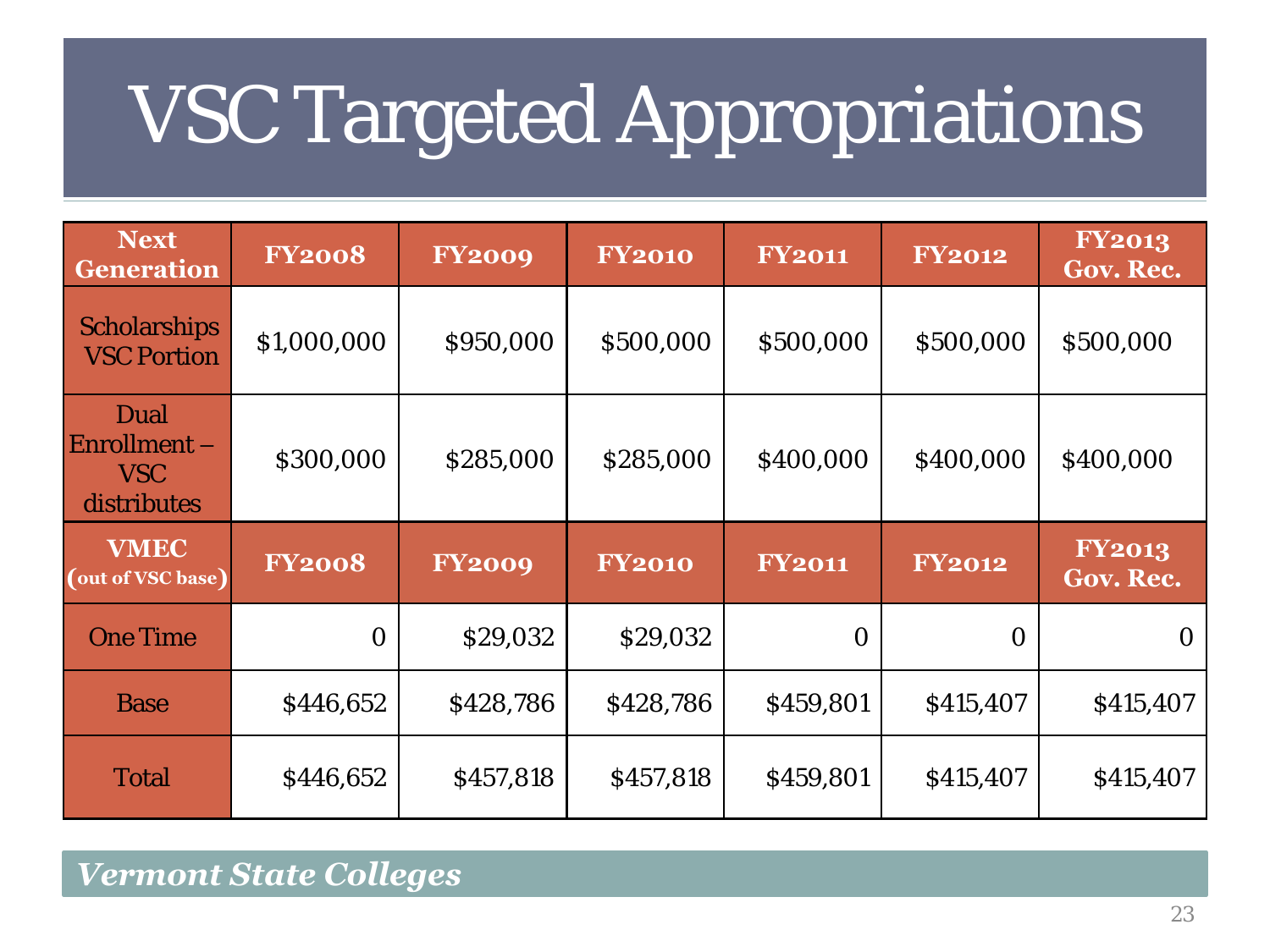#### vocinizoro operating buuget<br>Appropriations Scenarios VSC FY2013 Operating Budget

|                               | <b>FY2012</b><br>Gov. Rec./<br>As passed | <b>FY2013</b><br>Gov. Rec. | <b>Restored</b><br><b>to FY11</b><br>$(+7.5%)$ | <b>Offset Revenue</b><br>from 1% Tuition<br>$(+4.7%)$ | <b>Increase</b><br><b>3% CPI</b> |
|-------------------------------|------------------------------------------|----------------------------|------------------------------------------------|-------------------------------------------------------|----------------------------------|
| <b>General Fund</b><br>Total  | \$23,107,247                             | \$23,107,247               | \$24,830,084                                   | \$24,192,319                                          | \$23,800,464                     |
| Increase                      | \$0.00                                   | \$0.00                     | \$1,722,837                                    | \$1,085,072                                           | \$693,217                        |
| <b>Allied Health</b><br>Total | \$1,116,503                              | \$1,116,503                | \$1,116,503                                    | \$1,116,503                                           | \$1,116,503                      |
| <b>Base</b>                   | \$711,096                                | \$711,096                  | \$711,096                                      | \$711,096                                             | \$711,096                        |
| Global<br>Commitment          | \$405,407                                | \$405,407                  | \$405,407                                      | \$405,407                                             | \$405,407                        |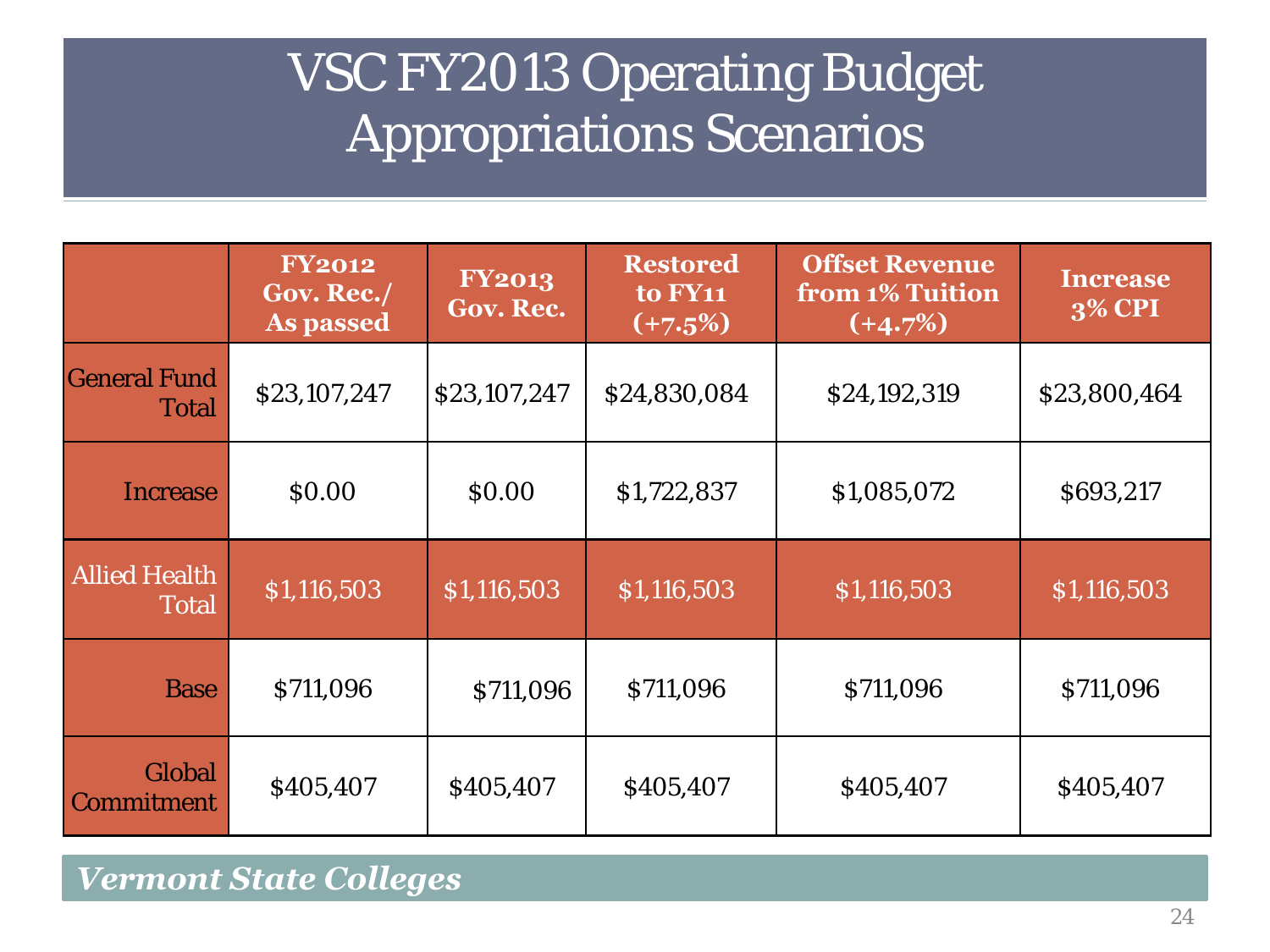### FY 2013 Innovation Investment

- o One-time investments in the VSC and UVM of \$8,000,000 funded out of the Higher Education Trust Fund.
- o HETF received a formula-funded appropriation of \$11,000,000 in estate tax receipts, which came in 125% above estate tax receipt projections for the year.
- o HETF retains a \$3,000,000 increase from that event. Current balance will be roughly \$21,000,000.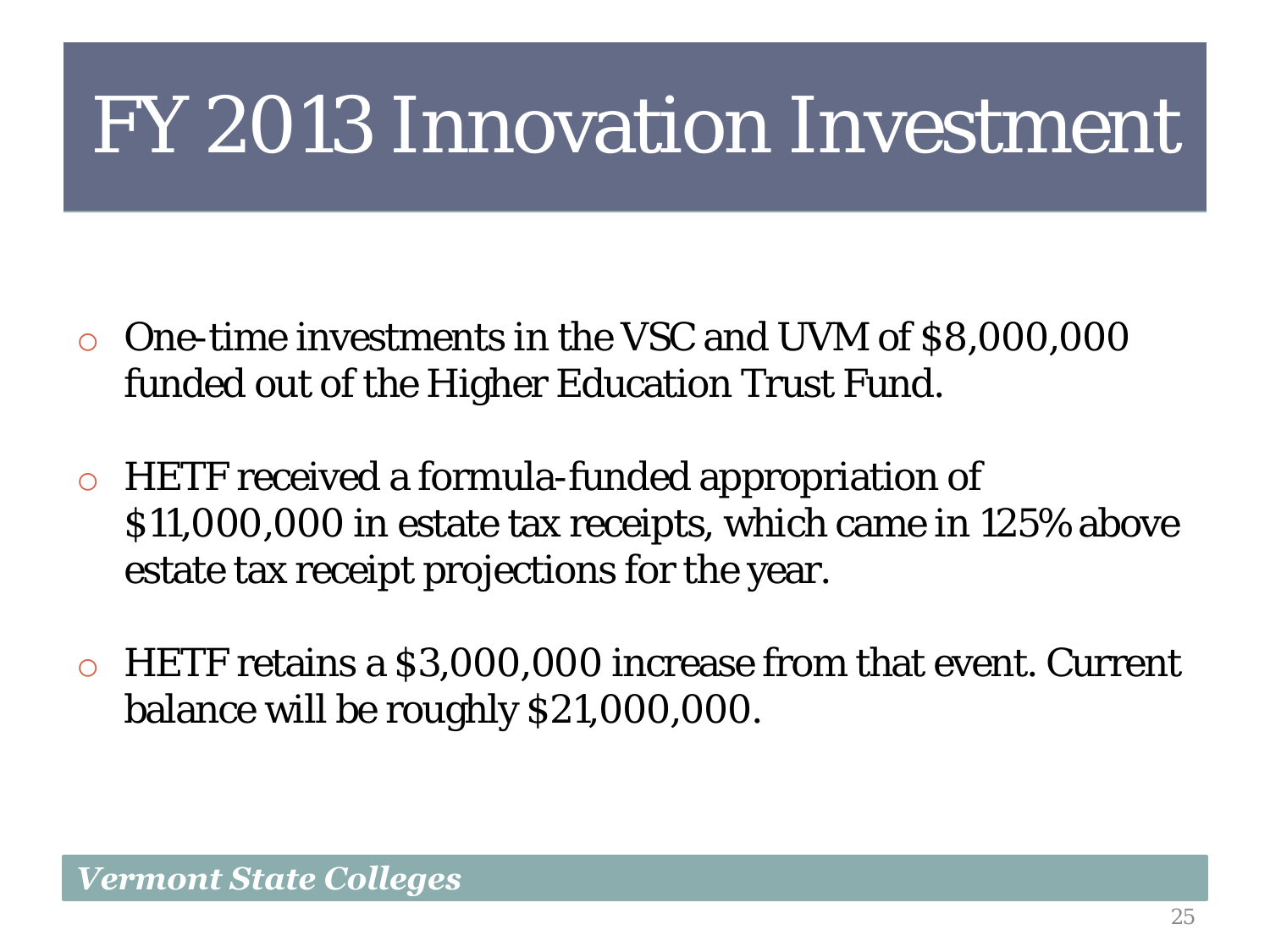#### Proposed VSC Innovation Investment Projects

#### **Early College Academies \$1,500,000**

*Vermont State Colleges* 

Will increase available opportunities to spend senior year of high school in college. Increases aspiration and access; less time and money to degree.

#### **Applied Agricultural Institute \$500,000**

Will focus on technical and training needs in agriculture, energy, food production and processing.

#### **Brattleboro Regional Academic Center \$2,000,000**

Collocation of VTC and CCV's service offerings in Brattleboro will provide dramatic opportunity to expand the service offerings in that area.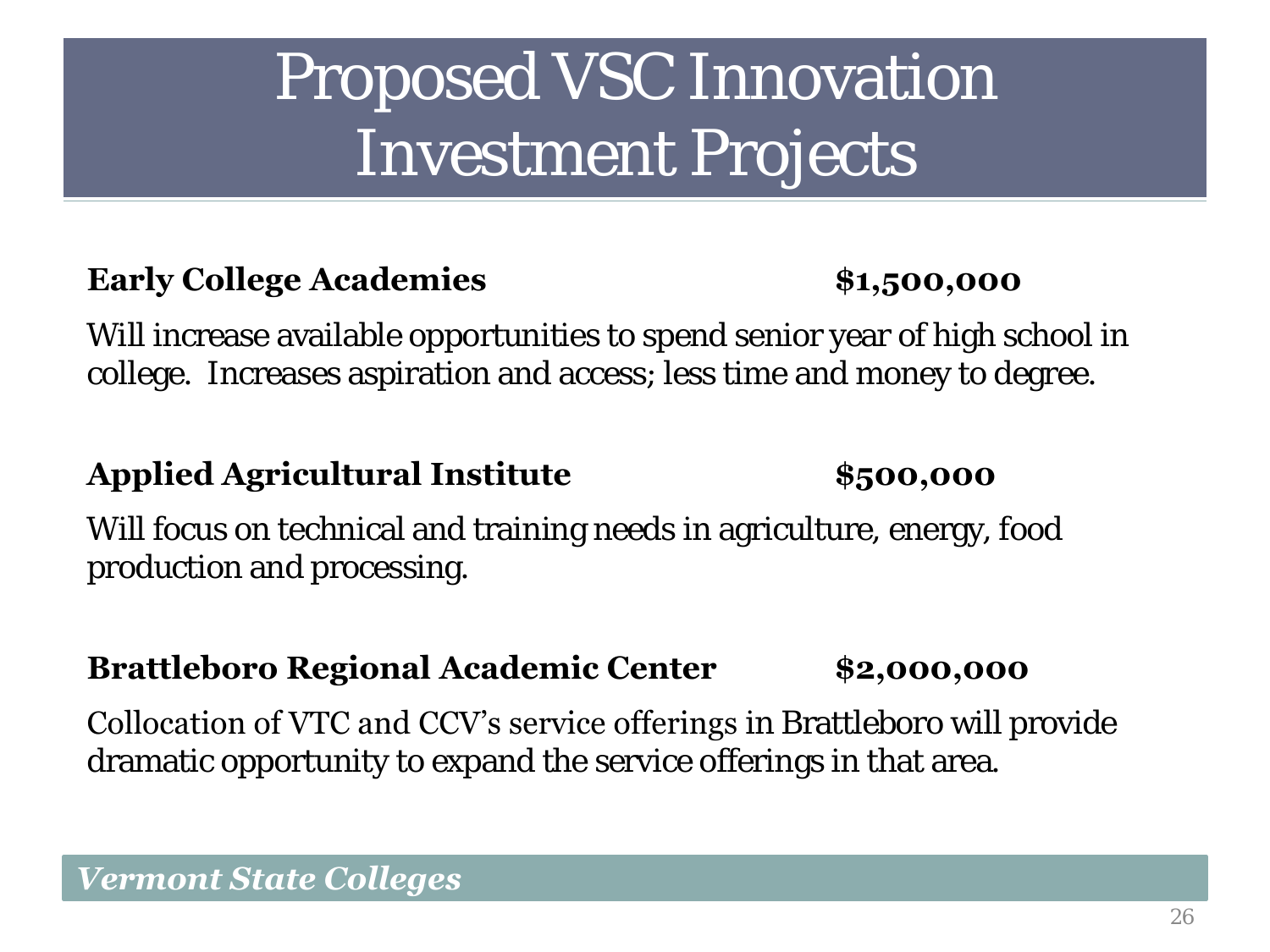## Challenges for Vermont

- o A majority of the new jobs being created in Vermont will require postsecondary experience.
- Too few Vermont students aspire to continue to college.
- 2010 U.S. Census Bureau Data\*:
	- 91% of Vermonters over the age of 25 have a high school degree or equivalent.
	- 47% have some college or an Associate's degree.
	- 33% have a Bachelor's degree or higher.

\*U.S. Census Bureau, 2005-2009 American Community Survey [http://www.census.gov/compendia/statab/cats/education/educational\\_attainment.html](http://www.census.gov/compendia/statab/cats/education/educational_attainment.html)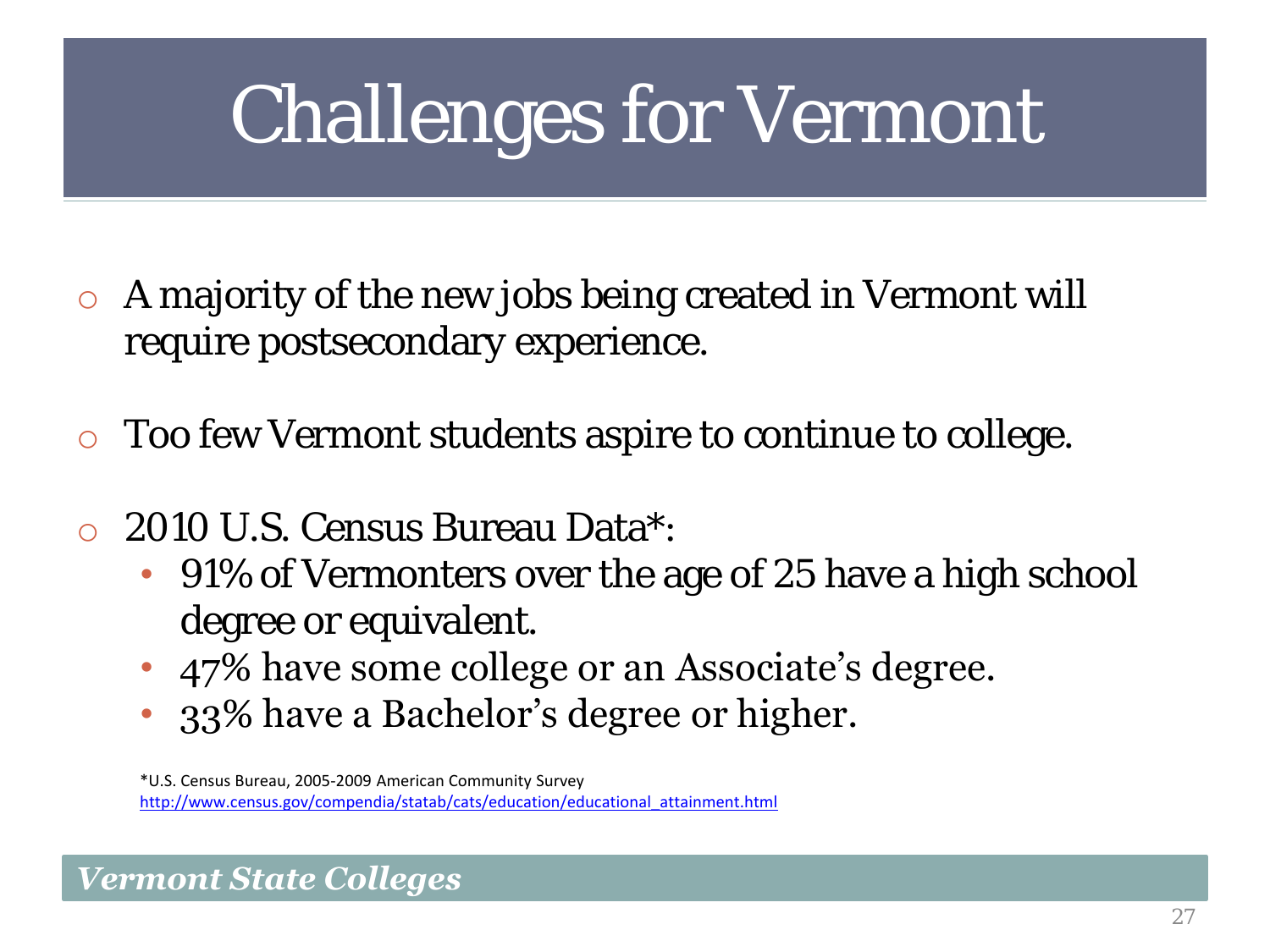## Objectives for Vermont

- o More students into college
	- *Improving access*
	- *Changing aspirations*
- o More students complete college
	- *Controlling cost*
	- *Improving readiness*
- o More of those who complete college remain in Vermont
	- *Relevant programming tied to opportunities in state*